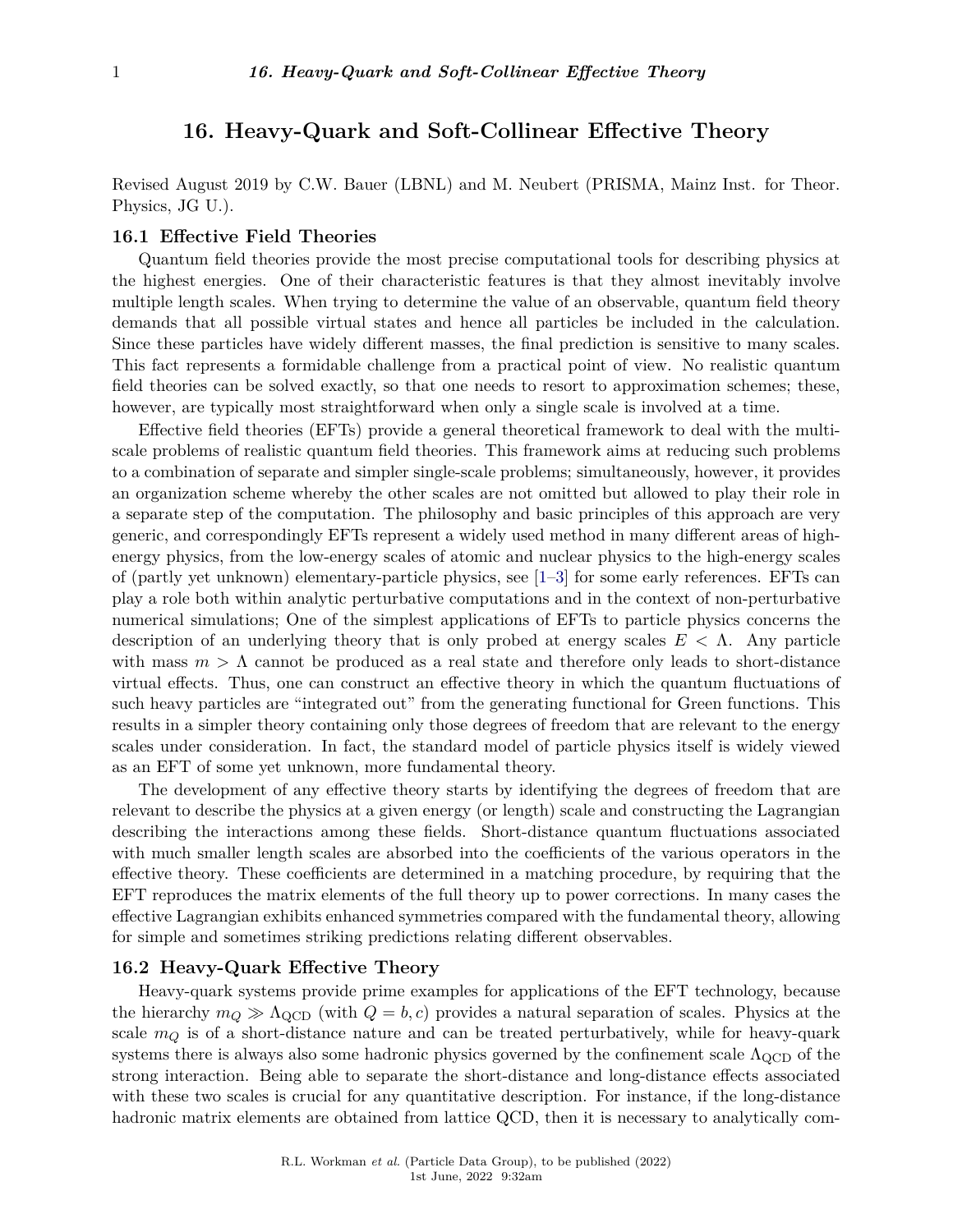pute the effects of short-wavelength modes that do not fit on the lattice. In many other instances, the long-distance physics can be encoded in a small number of hadronic parameters.

## **16.2.1** *General idea and derivation of the effective Lagrangian*

The simplest effective theory for heavy-quark systems is the heavy-quark effective theory (HQET) [\[4](#page-12-2)[–7\]](#page-12-3) (see [\[8,](#page-12-4)[9\]](#page-13-0) for detailed discussions). It provides a simplified description of the soft interactions of a single heavy quark with light partons. This includes the interactions that bind the heavy quark with other light partons inside heavy mesons and baryons.

A softly interacting heavy quark is nearly on-shell. Its momentum may be decomposed as  $p<sub>O</sub> = m<sub>O</sub>v + k$ , where *v* is the 4-velocity of the hadron containing the heavy quark. The "residual" momentum" k results from the soft interactions of the heavy quark with its environment and satisfies  $v \cdot k \sim \Lambda_{\rm QCD}$  and  $k^2 \sim \Lambda_{\rm QCD}^2$ , which in the rest frame of the heavy hadron reduces to  $k^{\mu} \sim \Lambda_{\text{QCD}}$ . In the limit  $m_Q \gg \Lambda_{\text{QCD}}$ , the soft interactions do not change the 4-velocity of the heavy quark, which is therefore a conserved quantum number that is often used as a label on the effective heavy-quark fields. A nearly on-shell Dirac spinor has two large and two small components. We define

$$
Q(x) = e^{-im_Q v \cdot x} \left[ h_v(x) + H_v(x) \right],
$$
\n(16.1)

where

$$
h_v(x) = e^{im_Q v \cdot x} \frac{1+\psi}{2} Q(x) , \qquad H_v(x) = e^{im_Q v \cdot x} \frac{1-\psi}{2} Q(x) \tag{16.2}
$$

are the large ("upper") and small ("lower") components of the spinor field, respectively. The extraction of the phase factor in (16.1) implies that the fields  $h_v$  and  $H_v$  carry the residual momentum *k*. The field  $H_v$  is  $1/m_Q$  suppressed relative to  $h_v$  and describes quantum fluctuations far off the mass shell. Integrating it out using its equations of motion yields the HQET Lagrangian

$$
\mathcal{L}_{\text{HQET}} = \bar{h}_v \, iv \cdot D_s \, h_v + \frac{1}{2m_Q} \left[ \bar{h}_v (iD_s)^2 h_v + C_{\text{mag}}(\mu) \, \frac{g}{2} \, \bar{h}_v \, \sigma_{\mu\nu} \, G_s^{\mu\nu} h_v \right] + \dots \tag{16.3}
$$

The covariant derivative  $iD_s^{\mu} = i\partial^{\mu} + gA_s^{\mu}$  and the field strength  $G_s^{\mu\nu}$  contain only the soft gluon field. Hard gluons have been integrated out, and their effects are contained in the Wilson coefficients of the operators in the effective Lagrangian. From the leading operator one derives the Feynman rules of HQET. The new operators entering at subleading order are referred to as the "kinetic energy" and "chromo-magnetic interaction". The kinetic-energy operator corresponds to the first correction term in the Taylor expansion of the relativistic energy  $E = m_Q + \vec{p}^2/2m_Q + \dots$ . Lorentz invariance, which is encoded as a reparametrization invariance of the effective Lagrangian [\[10\]](#page-13-1), ensures that its Wilson coefficient is not renormalized ( $C_{kin} \equiv 1$ ). The coefficient  $C_{mag}$  of the chromo-magnetic operator receives corrections starting at one-loop order.

#### **16.2.2** *Spin-flavor symmetry*

The leading term in the HQET Lagrangian exhibits a global spin-flavor symmetry. Its physical meaning is that, in the infinite mass limit, the properties of hadronic systems containing a single heavy quark are insensitive to the spin and flavor of the heavy quark [\[11,](#page-13-2) [12\]](#page-13-3). The spin symmetry results from the fact that there are no Dirac matrices in the leading term of the effective Lagrangian in (16.3), implying that the interactions of the heavy quark with soft gluons leave its spin unchanged. The flavor symmetry arises since the mass of the heavy quark does not appear at leading order. For  $n_Q$  heavy quarks moving at the same velocity, one can simply extend  $(16.3)$  by summing over  $n_Q$  identical terms for heavy-quark fields  $h_v^i$ . The result is invariant under rotations in flavor space. When combined with the spin symmetry, the symmetry group becomes promoted to  $SU(2n_Q)$ . These symmetries are broken by the operators at subleading power in the 1*/m<sup>Q</sup>* expansion.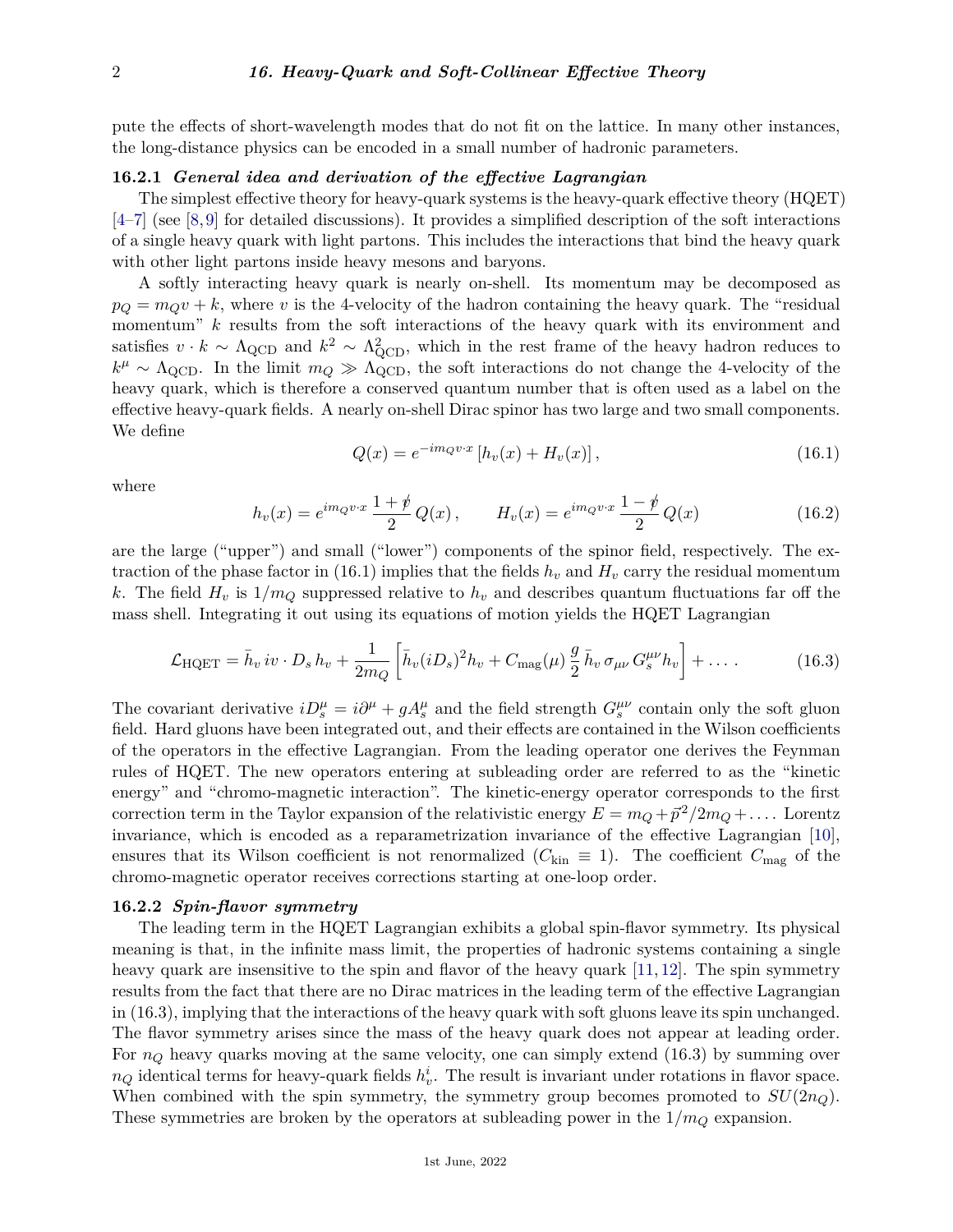The spin-flavor symmetry leads to many interesting relations between the properties of hadrons containing a heavy quark. The most direct consequences concern the spectroscopy of such states [\[13\]](#page-13-4). In the heavy-quark limit, the spin of the heavy quark and the total angular momentum *j* of the light degrees of freedom are separately conserved by the strong interactions. Because of heavy-quark symmetry, the dynamics is independent of the spin and mass of the heavy quark. Hadronic states can thus be classified by the quantum numbers (flavor, spin, parity, etc.) of the light degrees of freedom. The spin symmetry predicts that, for fixed  $j \neq 0$ , there is a doublet of degenerate states with total spin  $J = j \pm \frac{1}{2}$  $\frac{1}{2}$ . The flavor symmetry relates the properties of states with different heavy-quark flavor.

#### **16.2.3** *Weak decay form factors*

Of particular interest are the relations between the weak decay form factors of heavy mesons, which parametrize hadronic matrix elements of currents between two mesons containing a heavy quark. These relations have been derived by Isgur and Wise [\[12\]](#page-13-3), generalizing ideas developed by Nussinov and Wetzel [\[14\]](#page-13-5) and Voloshin and Shifman [\[15\]](#page-13-6). For the purpose of this discussion, it is convenient to work with a mass-independent normalization of meson states and use velocity rather than momentum variables.

Consider the elastic scattering of a pseudoscalar meson,  $P(v) \to P(v')$ , induced by an external vector current coupled to the heavy quark contained in *P*, which acts as a color source moving with the meson's velocity *v*. The action of the current is to replace instantaneously the color source by one moving at velocity v'. Soft gluons need to be exchanged in order to rearrange the light degrees of freedom and build up the final state meson moving at velocity  $v'$ . This rearrangement leads to a form-factor suppression. The important observation is that, in the  $m_Q \to \infty$  limit, the form factor can only depend on the Lorentz boost  $\gamma = v \cdot v'$  connecting the rest frames of the initial and final-state mesons (as long as  $\gamma = \mathcal{O}(1)$ ). In the effective theory the hadronic matrix element describing the scattering process can therefore be written as

$$
\langle P(v')|\bar{h}_{v'}\gamma^{\mu}h_{v}|P(v)\rangle = \xi(v\cdot v')(v+v')^{\mu},\tag{16.4}
$$

with a form factor  $\xi(v \cdot v')$  that is real and independent of  $m_Q$ . By flavor symmetry, the form factor remains identical when one replaces the heavy quark *Q* in one of the meson states by a heavy quark  $Q'$  of a different flavor, thereby turning  $P$  into another pseudoscalar meson  $P'$ . At the same time, the current becomes a flavor-changing vector current. This universal form factor is called the Isgur-Wise function [\[12\]](#page-13-3). For equal velocities the vector current  $J^{\mu} = \bar{h}_{v} \gamma^{\mu} h_{v}$  is conserved in the effective theory, irrespective of the flavor of the heavy quarks. The corresponding conserved charges are the generators of the flavor symmetry. It follows that the Isgur-Wise function is normalized at the point of equal velocities:  $\xi(1) = 1$ . Since the recoil energy of the daughter meson P' in the rest frame of the parent meson *P* is  $E_{\text{recoil}} = m_{P} (v \cdot v' - 1)$ , the point  $v \cdot v' = 1$  is referred to as the zero-recoil limit. The heavy-quark spin symmetry leads to additional relations among weak decay form factors. It can be used to relate matrix elements involving vector mesons to those involving pseudoscalar mesons, which once again can be described completely in terms of the universal Isgur-Wise function.

The form factor relations imposed by heavy-quark symmetry describe the semileptonic decay processes  $\bar{B}\to D\ell\bar{\nu}$  and  $\bar{B}\to D^*\ell\bar{\nu}$  in the limit of infinite heavy-quark masses. They are modelindependent consequences of QCD. The known normalization of the Isgur-Wise function at zero recoil can be used to obtain a model-independent measurement of the element  $|V_{cb}|$  of the Cabibbo-Kobayashi-Maskawa (CKM) matrix. The semileptonic decay  $\bar{B} \to D^* \ell \bar{\nu}$  is particularly well suited for this purpose [\[16\]](#page-13-7). Experimentally this is a very clean mode, since the reconstruction of the *D*<sup>∗</sup> meson mass provides a powerful rejection against background. From the theoretical point of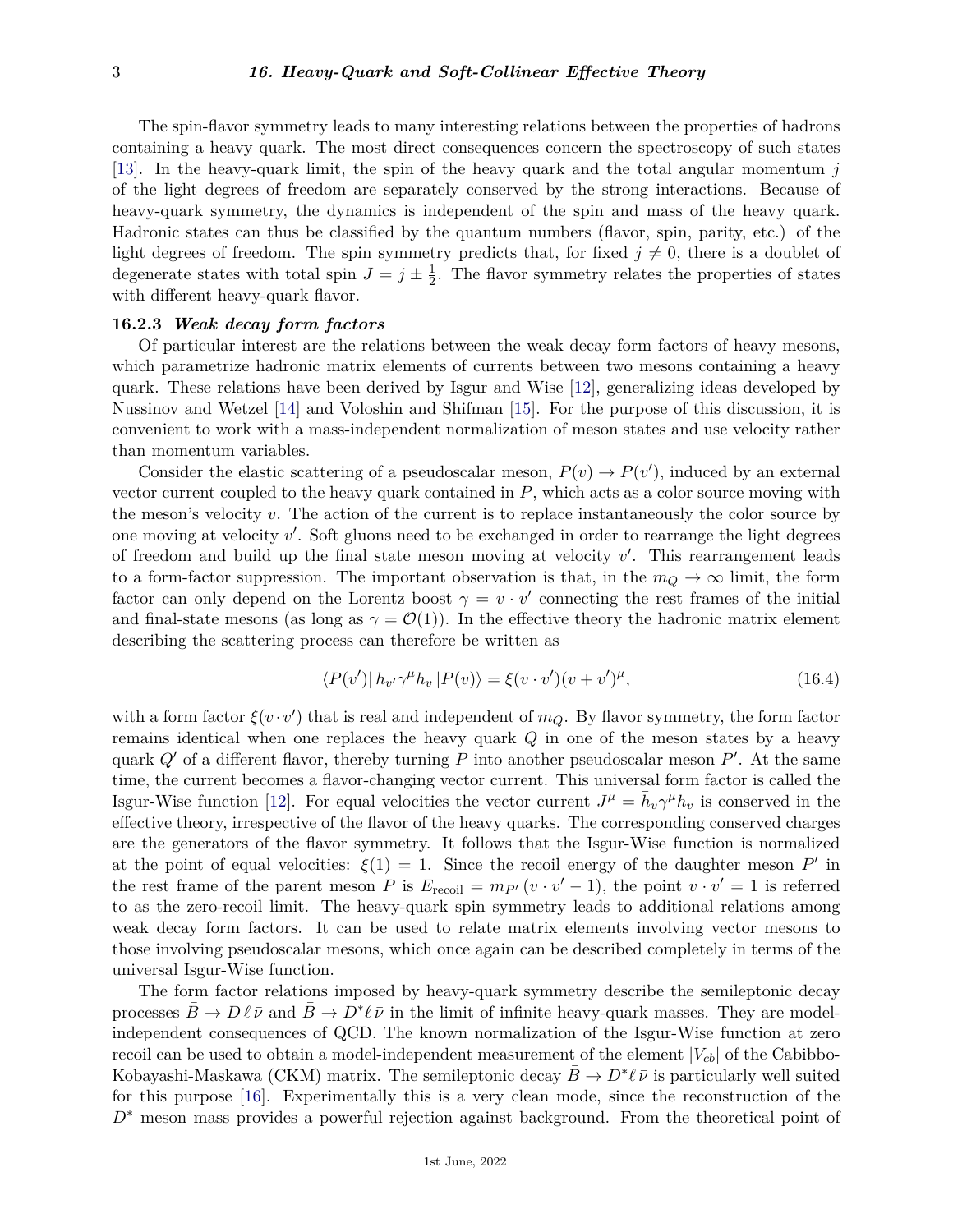view, it is ideal since the decay rate at zero recoil is protected by Luke's theorem against first-order power corrections in  $1/m_Q$  [\[17\]](#page-13-8). This is described in more detail in Section 12. Corrections to the heavy-quark symmetry relations for the  $\bar{B} \to D^{(*)}$  form factors near zero recoil can also be constrained using sum rules derived in the small-velocity limit [\[18,](#page-13-9) [19\]](#page-13-10).

#### **16.2.4** *Decoupling transformation*

At leading order in 1*/mQ*, the couplings of soft gluons to heavy quarks in the effective Lagrangian (16.3) can be removed by the field redefinition  $h_v(x) = Y_v(x) h_v^{(0)}(x)$ , where  $Y_v(x)$  is a soft Wilson line along the direction of  $v$ , extending from minus infinity to the point  $x$ . In terms of the new fields the leading-order HQET Lagrangian becomes  $\mathcal{L}_{HQET} = \bar{h}_v^{(0)} i v \cdot \partial h_v^{(0)}$ . It describes a free theory as far as the strong interactions of heavy quarks are concerned. However, the theory is nevertheless non-trivial in the presence of external sources. Consider, e.g., the case of a weak-interaction heavyquark current

$$
\bar{h}_{v'}\gamma^{\mu}(1-\gamma_5)h_v = \bar{h}_{v'}^{(0)}\gamma^{\mu}(1-\gamma_5)Y_{v'}^{\dagger}Y_v h_v^{(0)},
$$
\n(16.5)

where  $v$  and  $v'$  are the velocities of the heavy mesons containing the heavy quarks. Unless the two velocities are equal, corresponding to the zero-recoil limit discussed above, the object  $Y^{\dagger}_{\nu}$  $v^{\dagger} Y_v$  is non-trivial, and hence the soft gluons do not decouple from the heavy quarks inside the current operator. One may interpret  $Y_{\nu}^{\dagger}$  $v_v^{\dagger}$  *Y*<sub>*v*</sub> as a Wilson loop with a cusp at the point *x*, where the two paths parallel to the different velocity vectors intersect. The presence of the cusp leads to non-trivial ultra-violet behavior (for  $v \neq v'$ ), which is described by a cusp anomalous dimension  $\Gamma_{\text{cusp}}(v \cdot v')$ that was calculated at two-loop order in [\[20\]](#page-13-11). It coincides with the velocity-dependent anomalous dimension of heavy-quark currents, which was introduced in the context of HQET in [\[21\]](#page-13-12). The interpretation of heavy quarks as Wilson lines is a useful tool, which was put forward in one of the very first papers on the subject [\[4\]](#page-12-2). This technology will be useful in the study of the interactions of heavy quarks with collinear degrees of freedom discussed later in this review.

## **16.2.5** *Heavy-quark expansion for inclusive decays*

The theoretical description of inclusive decays of hadrons containing a heavy quark exploits two observations [\[22–](#page-13-13)[26\]](#page-13-14): bound-state effects related to the initial state can be calculated using the heavy-quark expansion, and the fact that the final state consists of a sum over many hadronic channels eliminates the sensitivity to the properties of individual final-state hadrons. The second feature rests on the hypothesis of quark-hadron duality, i.e. the assumption that decay rates are calculable in QCD after a smearing procedure has been applied [\[27\]](#page-13-15). In semileptonic decays, the integration over the lepton spectrum provides a smearing over the invariant hadronic mass of the final state (global duality). For nonleptonic decays, where the total hadronic mass is fixed, the summation over many hadronic final states provides an averaging (local duality). Since global duality is a much weaker assumption, the theoretical control of inclusive semileptonic decays is on firmer footing.

Using the optical theorem, the inclusive decay width of a hadron  $H_b$  containing a *b* quark can be written in the form

$$
\Gamma(H_b) = \frac{1}{M_{H_b}} \operatorname{Im} \langle H_b | i \int d^4 x T \left\{ \mathcal{H}_{\text{eff}}(x), \mathcal{H}_{\text{eff}}(0) \right\} | H_b \rangle. \tag{16.6}
$$

The effective weak Hamiltonian for *b*-quark decays consists of dimension-6 four-fermion operators and dipole operators [\[28\]](#page-13-16). Because of the large mass of the *b* quark, it follows that the separation of fields in the time-ordered product in (16.6) is small, of order  $x \sim 1/m_b$ . It is thus possible to construct an operator-product expansion (OPE) for the time-ordered product, in which it is represented as a series of local operators in HQET. The leading operator  $\bar{h}_v h_v$  has a trivial matrix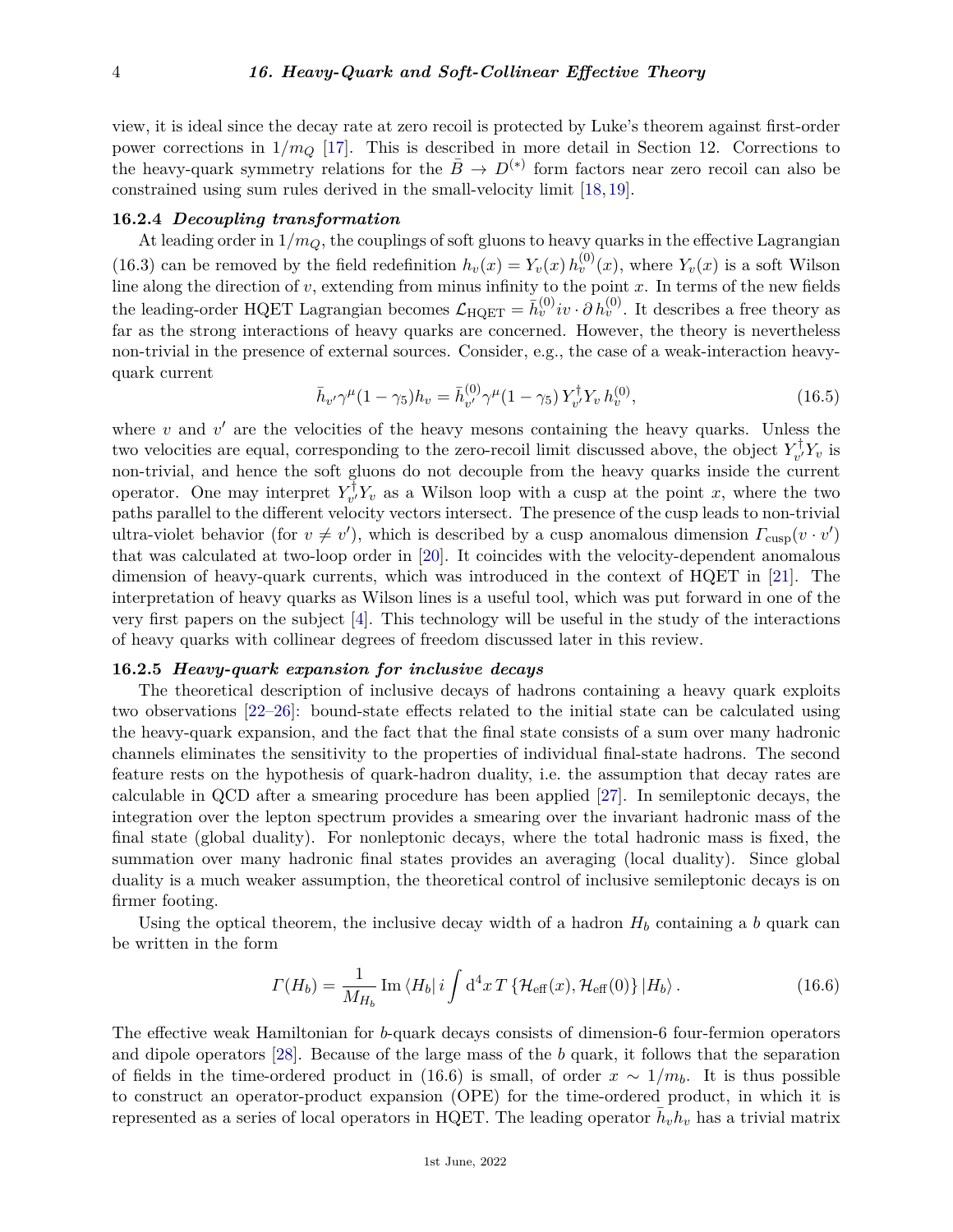element. The next contributions arise at  $\mathcal{O}(1/m_b^2)$  and give rise to two parameters  $\mu_\pi^2(H_b)$  and  $\mu_G^2(H_b)$ , which are defined as the matrix elements of the heavy-quark kinetic energy and chromomagnetic interaction inside the hadron  $H_b$ , respectively [\[29\]](#page-13-17). For the ground-state heavy mesons and baryons, one has  $\mu_G^2(B) = 3(m_{B^*}^2 - m_B^2)/4 \simeq 0.36 \,\text{GeV}^2$  and  $\mu_G^2(\Lambda_b) = 0$ . Thus, the total inclusive decay rate of a hadron  $H_b$  can be written as [\[23,](#page-13-18) [24\]](#page-13-19)

$$
\Gamma(H_b) = \frac{G_F^2 m_b^5 |V_{cb}|^2}{192\pi^3} \left[ c_1 + c_2 \frac{\mu_\pi^2(H_b)}{2m_b^2} + c_3 \frac{\mu_G^2(H_b)}{2m_b^2} + \mathcal{O}\left(\frac{1}{m_b^3}\right) + \dots \right],\tag{16.7}
$$

where the prefactor arises from the loop integrations and is proportional to the fifth power of the *b*quark mass. The coefficient functions  $c_i$  are calculable order by order in perturbation theory. While  $c_1$  corresponds to the decay rate of a free heavy quark, the higher-order coefficients systematically account for bound-state effects. The coefficients of the subleading operators and of the leading operator at third order in  $1/m_b$  have recently been calculated at NLO [\[30–](#page-13-20)[34\]](#page-13-21), and the heavy-quark expansion has been pushed to fifth order in  $1/m_b$  [\[35\]](#page-13-22).

From the fully inclusive width in (16.7) one can obtain the lifetime of a heavy hadron via  $\tau(H_b) = 1/\Gamma(H_b)$ . Due to the universality of the leading term in the heavy-quark expansion, lifetime ratios such as  $\tau(B^-)/\tau(\bar{B}^0)$ ,  $\tau(\bar{B}^0)/\tau(\bar{B}^0)$  and  $\tau(A_b)/\tau(\bar{B}^0)$  are particularly sensitive to the hadronic parameters determining the power corrections in the expansion. In order to understand these ratios theoretically, it is necessary to include phase-space enhanced power corrections of order  $(\Lambda_{\rm QCD}/m_b)^3$  [\[36,](#page-13-23) [37\]](#page-13-24) as well as short-distance perturbative effects [\[38\]](#page-13-25) in the calculation (see [\[39\]](#page-13-26) for a recent discussion of the status of the corresponding calculations).

A formula analogous to (16.7) can be derived for differential distributions in specific inclusive decay processes, assuming that these distributions are integrated over a sufficiently large region of phase space to ensure quark-hadron duality. Important examples are the distributions in the lepton energy and the lepton invariant mass, as well as moments of the invariant hadronic mass distribution in the semileptonic processes  $B \to X_u \ell \bar{\nu}$  and  $B \to X_c \ell \bar{\nu}$ . A global fit of semileptonic decay distributions can be used to determine the CKM matrix elements  $|V_{ub}|$  and  $|V_{cb}|$  along with heavy-quark parameters such as the masses  $m_b$ ,  $m_c$  and the hadronic parameters  $\mu^2_{\pi}(B)$ ,  $\mu_G^2(B)$ . These determinations provide some of the most accurate values for these parameters (see e.g.  $[40-42]$  $[40-42]$ .

#### **16.2.6** *Shape functions and non-local power corrections*

In certain regions of phase space, in which the hadronic final state in an inclusive heavyhadron decay is made up of light energetic partons, the local OPE for inclusive decays must be replaced by a more complicated expansion involving hadronic matrix elements of non-local light-ray operators [\[43,](#page-14-1) [44\]](#page-14-2). Prominent examples are the radiative decay  $B \to X_s \gamma$  for large photon energy  $E_{\gamma}$  near  $m_B/2$ , and the semileptonic decay  $B \to X_u \ell \bar{\nu}$  at large lepton energy or small hadronic invariant mass. In these cases, the differential decay rates at leading order in the heavy-quark expansion can be written in the factorized form  $d\Gamma = H J \otimes S$  [\[45\]](#page-14-3), where the hard function *H* and the jet function *J* are calculable in perturbation theory. The characteristic scales for these functions are set by  $m_b$  and  $(m_b \Lambda_{\text{QCD}})^{1/2}$ , respectively. The soft function

$$
S(\omega) = \int \frac{dt}{4\pi} e^{-i\omega t} \langle \bar{B}(v) | \bar{h}_v(tn) Y_n(tn) Y_n^\dagger(0) h_v(0) | \bar{B}(v) \rangle \tag{16.8}
$$

is a non-perturbative object called the shape function  $[43, 44]$  $[43, 44]$  $[43, 44]$ . Here  $Y_n$  are soft Wilson lines along a light-like direction *n* aligned with the momentum of the hadronic final-state jet. The jet function and the shape function share a common variable  $\omega \sim \Lambda_{\rm QCD}$ , and the symbol ⊗ denotes a convolution in this variable.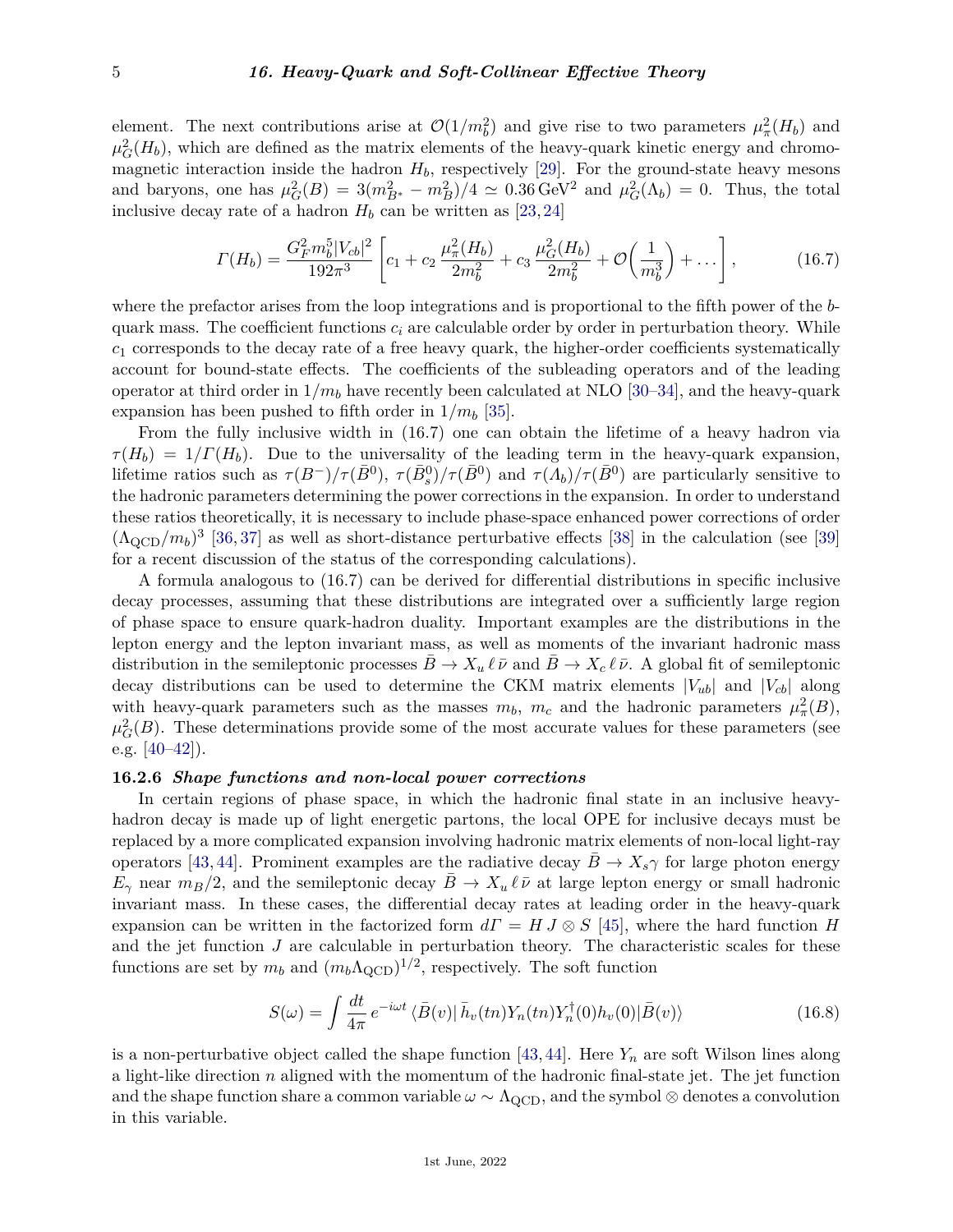While the hard functions are different for the decays  $B \to X_s \gamma$  and  $B \to X_u \ell \bar{\nu}$ , the jet and soft functions are identical at leading order in  $\Lambda_{\rm QCD}/m_Q$ . This is particularly important for the shape function, which introduces non-perturbative physics into the theoretical predictions for the decay rates in the regions of experimental interest. The fact that both processes depend on the same non-perturbative function makes it possible to use the measured shape of the  $B \to X_s \gamma$  photon spectrum to reduce the theoretical uncertainties in the determination of the CKM element  $|V_{ub}|$ from semileptonic decays. In higher orders of the heavy-quark expansion, an increasing number of subleading jet and soft functions are required to describe the decay distributions [\[46\]](#page-14-4). These have been analyzed in detail at order  $1/m_b$  [\[47](#page-14-5)[–49\]](#page-14-6). In the case of  $B \to X_s \gamma$  (and also in the related case of  $\bar{B} \to X_s \ell \bar{\ell}$ , some of these non-local effects survive in the total decay rate and give rise to irreducible hadronic uncertainties [\[50\]](#page-14-7). The technology for deriving the corresponding factorization theorems relies on the soft-collinear effective theory, to which we now turn.

#### **16.3 Soft-Collinear Effective Theory**

As discussed in the previous section, soft gluons that bind a heavy quark inside a heavy meson cannot change the virtuality of that heavy quark by a significant amount. The ratio  $\Lambda_{\text{QCD}}/m_Q$ provides the expansion parameter in HQET, which is a small parameter since  $m_Q \gg \Lambda_{\rm QCD}$ . This obviously does not work when considering light quarks. However, if the energy *Q* of the quarks is large, the ratio  $\Lambda_{\text{QCD}}/Q$  provides a small parameter, which can be used to construct an effective theory. One major difference to HQET is that light energetic quarks cannot only emit soft gluons, but they can also emit collinear gluons (an energetic gluon in the same direction as the original quark), without parametrically changing their virtuality. Thus, to fully reproduce the long-distance physics of energetic quarks requires that one includes their interactions with both soft and collinear particles. The resulting effective theory is therefore called soft-collinear effective theory (SCET)  $[51–53]$  $[51–53]$  (see [\[54\]](#page-14-10) for a review).

A single energetic particle can always be boosted to a frame where all momentum components have similar size, in which case there is no small expansion parameter. Thus, the presence of energetic particles must refer to a reference frame defined by external kinematics. SCET has a wide range of applications; some examples are the production of energetic, light states in the decay of a heavy particle in its rest frame, the production of energetic jets in collider environments, and the scattering of energetic particles off a target at rest. In this brief review we will outline the main features of this effective theory and mention a few selected applications.

## **16.3.1** *General idea of the expansion*

Consider a quark with virtuality much less than its energy  $Q$ , moving along the direction  $\vec{n}$ . It is convenient to parameterize the momentum  $p_n$  of this particle in terms of its light-cone components, defined by  $(p_n^-, p_n^+, p_n^{\perp}) = (\bar{n} \cdot p_n, n \cdot p_n, p_n^{\perp}),$  where  $n^{\mu} = (1, \vec{n})$  and  $\bar{n}^{\mu} = (1, -\vec{n})$  are light-like vectors, and  $n \cdot p_n^{\perp} = \bar{n} \cdot p_n^{\perp} = 0$ . The subscript *n* on the momentum indicates the direction of the collinear particle. In terms of these light-cone components, the virtuality satisfies  $p_n^2 = p_n^+ p_n^- + p_n^{\perp 2}$ . The individual components of the momentum obey

$$
(p_n^-, p_n^+, p_n^{\perp}) \sim Q(1, \lambda^2, \lambda), \qquad (16.9)
$$

where  $\lambda^2 = p^2/Q^2$  is the expansion parameter of SCET. The virtuality of such an energetic particle remains parametrically unchanged if it interacts with energetic particles in the same direction *n*, or with soft particles with momentum scaling as

$$
(p_s^-, p_s^+, p_s^{\perp}) \sim Q(\lambda^2, \lambda^2, \lambda^2). \tag{16.10}
$$

SCET is constructed in such a way as to reproduce the long-distance dynamics arising from the interactions of collinear and soft degrees of freedom.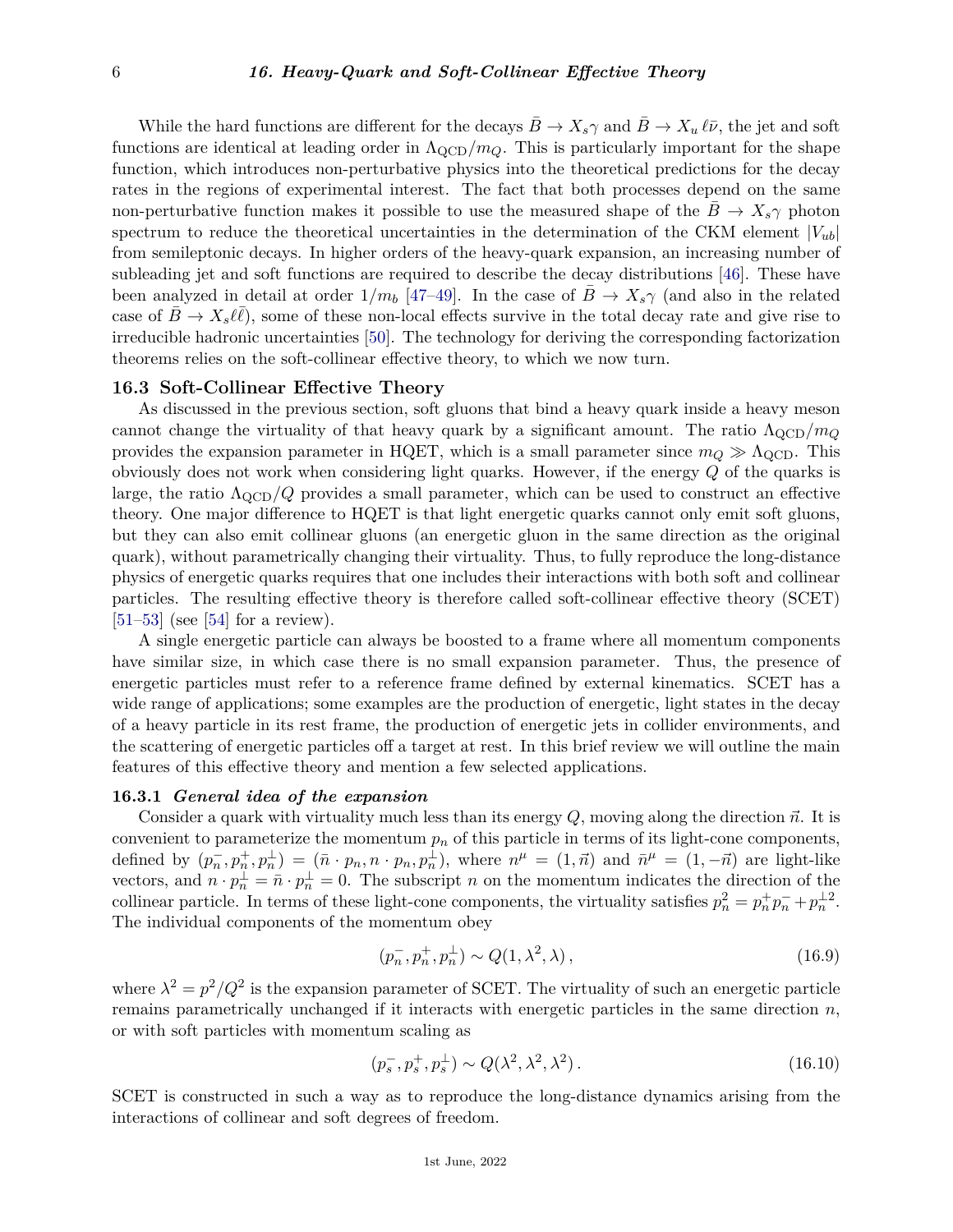In the above power counting the transverse momenta of soft degrees of freedom scale as  $p_s^{\perp} \sim$  $Q\lambda^2$ , which is much smaller than the transverse momenta  $p_c^{\perp} \sim Q\lambda$  of collinear fields. This theory is usually called SCET<sub>I</sub>. If the external kinematics require that the transverse momenta of both soft and collinear fields are of the same size,  $p_c^{\perp} \sim p_s^{\perp}$ , then the appropriate degrees of freedom have the scaling  $p_c \sim Q(1, \lambda^2, \lambda)$  and  $p_s \sim Q(\lambda, \lambda, \lambda)$ . This theory is usually called SCET<sub>II</sub> and is required, e.g., for exclusive hadronic decays such as  $\bar{B} \to D\pi$ , where the virtuality of both collinear and soft degrees of freedom are set by  $\Lambda_{\rm QCD}$ , or for the description of transverse-momentum distributions at colliders.  $SCET<sub>I</sub>$  power counting is assumed in the following sections, while  $SCET<sub>II</sub>$  is discussed in more detail in 16.3.6.

## **16.3.2** *Leading-order Lagrangian*

The derivation of the SCET Lagrangian follows similar steps as described for HQET in Section 16.2.1. One begins by deriving the Lagrangian for a theory containing only a single collinear sector. Similar to HQET, one separates the full QCD field into two components,  $q_n(x) = \psi_n(x) + \mathcal{Z}_n(x)$ , where (with  $n \cdot \bar{n} = 2$ )

$$
\psi_n(x) = \frac{\pi \vec{\phi}}{4} q_n(x), \qquad \Xi_n(x) = \frac{\vec{\phi}}{4} q_n(x). \tag{16.11}
$$

The degrees of freedom described by the field  $\mathcal{Z}_n$  are far off shell and can therefore be eliminated using its equation of motion. This gives

$$
\mathcal{L}_n = \bar{\psi}_n(x) \left[ in \cdot D + i \not\!\!D^\perp \frac{1}{i \bar{n} \cdot D} i \not\!\!D^\perp \right] \frac{\vec{\psi}}{2} \psi_n(x) \,. \tag{16.12}
$$

As a next step, one separates the large and residual momentum components by decomposing the collinear momentum into a "label" and a residual momentum,  $p^{\mu} = P^{\mu} + k^{\mu}$  with  $n \cdot P = 0$ . One then performs a phase redefinition on the collinear fields, such that  $\psi_n(x) = e^{iP \cdot x} \xi_n(x)$ . Derivatives acting on the fields  $\xi_n(x)$  now only pick out the residual momentum. Since unlike in HQET the label momentum in SCET is not conserved, one defines a label operator  $\mathcal{P}^{\mu}$  acting as  $\mathcal{P}^{\mu}\xi_{n}(x) = \mathcal{P}^{\mu}\xi_{n}(x)$  [\[52\]](#page-14-11), as well as a corresponding covariant label operator  $i\mathcal{D}_{n}^{\mu} = \mathcal{P}^{\mu} + gA_{n}^{\mu}(x)$ . Note that at leading order in power counting  $i\mathcal{D}_n^{\mu}$  does not contain the soft gluon field. This leads to the final SCET Lagrangian [\[52,](#page-14-11) [53,](#page-14-9) [55,](#page-14-12) [56\]](#page-14-13)

$$
\mathcal{L}_n = \bar{\xi}_n(x) \left[ in \cdot D_n + gn \cdot A_s + i \mathcal{P}_n^{\perp} \frac{1}{i\bar{n} \cdot \mathcal{D}_n} i \mathcal{P}_n^{\perp} \right] \frac{\vec{\mu}}{2} \xi_n(x) + \dots , \qquad (16.13)
$$

where we have split  $in \cdot D$  into a collinear piece  $in \cdot D_n = in \cdot \partial + gn \cdot A_n$  and a soft piece  $gn \cdot A_s$ . This latter term gives rise to the only interaction between a collinear quark and soft gluons at leading power in  $\lambda$ . The ellipses represent higher-order interactions between soft and collinear particles.

The Lagrangian describing collinear fields in different light-like directions is simply given by the sum of the Lagrangians for each direction *n*, i.e.  $\mathcal{L} = \sum_n \mathcal{L}_n$ . The soft gluons are the same in each individual Lagrangian. An alternative way to understand the separation between large and small momentum components is to derive the Lagrangian of SCET in position space [\[56\]](#page-14-13). In this case no label operators are required, and the dependence on short-distance effects is contained in non-localities at short distances. An important difference between SCET and HQET is that the SCET Lagrangian is not corrected by short distance fluctuations. The physical reason is that in the construction described above no high-momentum modes have been integrated out [\[56\]](#page-14-13). Such hard modes arise when different collinear sectors are coupled via some external current (e.g. in jet production at  $e^+e^-$  or hadron colliders), or when collinear particles are produced in the rest frame of a decaying heavy object (such as in *B* decays). Short-distance effects are then incorporated in the Wilson coefficients of the external source operators.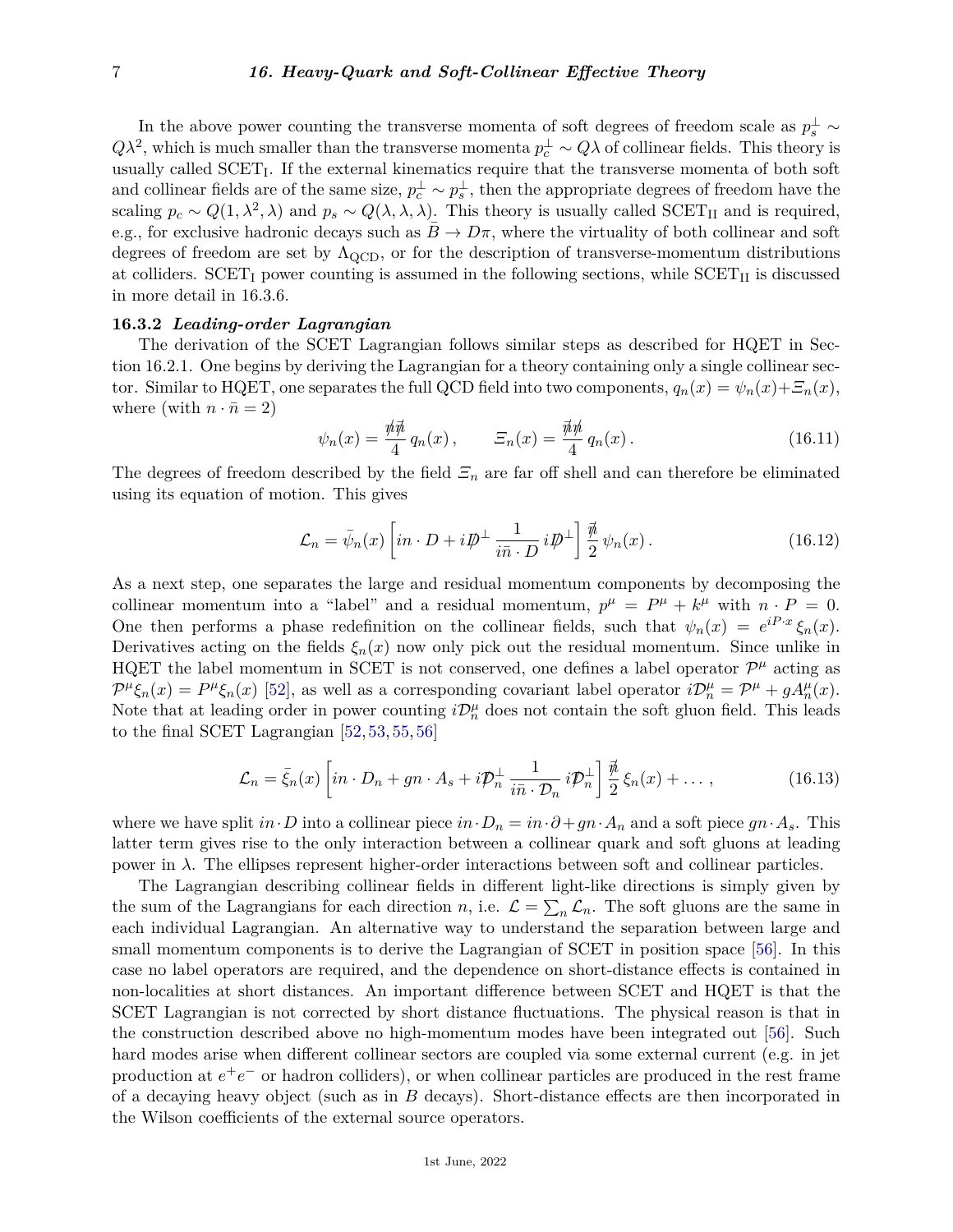#### **16.3.3** *Collinear gauge invariance and Wilson lines*

An important aspect of SCET is the implementation of local gauge invariance. Because the effective field operators describe modes with certain momentum scalings, the effective Lagrangian respects only residual gauge symmetries. One of them satisfies the collinear scaling

$$
(\bar{n} \cdot \partial, n \cdot \partial, \partial^{\perp}) U_n(x) \sim Q(1, \lambda^2, \lambda) U_n(x), \qquad (16.14)
$$

and one the soft scaling

$$
(\bar{n} \cdot \partial, n \cdot \partial, \partial^{\perp}) U_s(x) \sim Q(\lambda^2, \lambda^2, \lambda^2) U_s(x).
$$
 (16.15)

While the soft gauge transformation is common for all fields, collinear fields in different directions each transform under their own collinear gauge transformation, which means that each collinear sector, containing particles with large momenta along a certain direction, has to be separately gauge invariant under its collinear gauge transformation. This requires the introduction of collinear Wilson lines [\[52\]](#page-14-11)

$$
W_n(x) = P \exp\left[ -ig \int_{-\infty}^0 ds \,\bar{n} \cdot A_n(s\bar{n} + x) \right],\tag{16.16}
$$

which transform under collinear gauge transformations according to  $W_n \to U_n W_n$ . Thus, the combination  $\chi_n \equiv W_n^{\dagger} \psi_n$  is gauge invariant. In a similar manner, one can define the gauge-invariant gluon field  $B_n^{\mu} = g^{-1}W_n^{\dagger}iD_n^{\mu}W_n$  [\[57,](#page-14-14) [58\]](#page-14-15). Collinear operators in SCET are typically constructed from such collinearly gauge-invariant building blocks.

#### **16.3.4** *Derivation of factorization theorems*

One of the important applications of SCET is to understand how to factorize cross sections involving energetic particles moving in different directions into simpler pieces that can either be calculated perturbatively or determined from data. Factorization theorems have been around for much longer than SCET (see [\[59\]](#page-14-16) for a review). However, the effective theory allows for a conceptually simpler understanding of certain classes of factorization theorems [\[57\]](#page-14-14), since most simplifications happen already at the level of the Lagrangian. The discussion in this section is valid to leading order in the power counting of the effective theory.

As discussed in the previous section, the Lagrangian of SCET does not involve any couplings between collinear particles moving in different directions. Soft gluons couple to collinear quarks only through the term  $\xi_n g n \cdot A_s (\vec{\psi}/2) \xi_n$  in the effective Lagrangian in (16.13). This coupling is similar to the coupling of soft gluons to heavy quarks in HQET, see Section 16.2.4. It can be removed by means of the field redefinition [\[53\]](#page-14-9)

$$
\psi_n(x) = Y_n(x)\,\psi_n^{(0)}(x)\,, \qquad A_n^a(x) = Y_n^{ab}(x)\,A_n^{b(0)}(x)\,, \tag{16.17}
$$

where  $Y_n$  and  $Y_n^{ab}$  live in the fundamental and adjoint representations of  $SU(3)$ , respectively. This fact greatly facilitates proofs of factorization theorems in SCET. A QCD operator  $O(x)$  describing the interactions of collinear partons moving in different directions can thus be written as (omitting color indices for simplicity)

$$
\langle O(x) \rangle = C_O(\mu) \langle \left[ C_{n_a}^{(0)} C_{n_b}^{(0)} C_{n_1}^{(0)} \dots C_{n_N}^{(0)} \right] (x) \left[ \mathcal{Y}_{n_a} \mathcal{Y}_{n_b} \mathcal{Y}_{n_1} \dots \mathcal{Y}_{n_N} \right] (x) \rangle_{\mu}.
$$
 (16.18)

Here  $\mathcal{C}_{n_i}^{(0)}(x)$  denotes a gauge-invariant combination of collinear fields (either quark or gluon fields) in the direction  $n_i$ . The hard matching coefficient  $C<sub>O</sub>$  accounts for short-distance effects at the scale *Q*. The soft Wilson lines can either be in a color triplet or color octet representation, and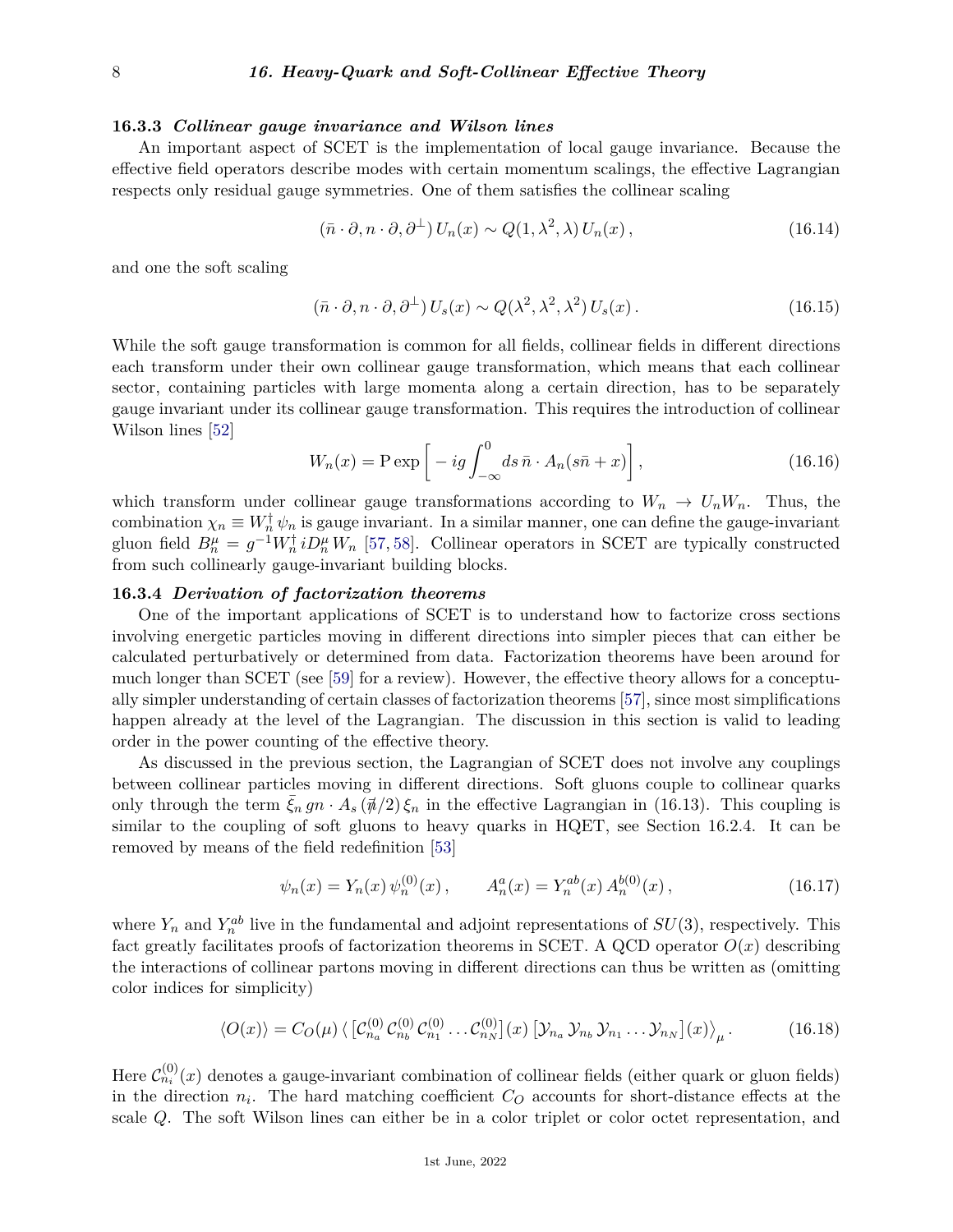are collectively denoted by  $\mathcal{Y}_{n_i}$ . Both the matrix elements and the coefficient  $C_O$  depend on the renormalization scale *µ*.

Having defined the operator mediating a given process, one can calculate the cross section by squaring the operator, taking the forward matrix element and integrating over the phase space of all final-state particles. The absence of interactions between collinear degrees of freedom moving along different directions or soft degrees of freedom implies that the forward matrix element can be factorized as

$$
\langle \text{in} | O(x) O^{\dagger}(0) | \text{in} \rangle = |C_O(\mu)|^2 \langle \text{in}_a | C_{n_a}(x) C_{n_a}^{\dagger}(0) | \text{in}_a \rangle_{\mu} \langle \text{in}_b | C_{n_b}(x) C_{n_b}^{\dagger}(0) | \text{in}_b \rangle_{\mu}
$$
  
 
$$
\times \langle 0 | C_{n_1}(x) C_{n_1}^{\dagger}(0) | 0 \rangle_{\mu} \cdots \langle 0 | C_{n_N}(x) C_{n_N}^{\dagger}(0) | 0 \rangle_{\mu}
$$
  
 
$$
\times \langle 0 | [\mathcal{Y}_{n_a} \cdots \mathcal{Y}_{n_N}] (x) [\mathcal{Y}_{n_a} \cdots \mathcal{Y}_{n_N}]^{\dagger}(0) | 0 \rangle_{\mu}.
$$
 (16.19)

Thus, the matrix element can be written as a product of simpler structures, each of which can be evaluated separately.

The vacuum matrix elements of the outgoing collinear fields are determined by jet functions  $J_i(\mu)$ . As long as the relevant scale (for example the jet mass) is sufficiently large, these functions can be calculated perturbatively. The matrix elements of the incoming collinear fields are non-perturbative objects  $B_{p/N}(\mu)$  called beam functions for parton p in nucleon N [\[60\]](#page-14-17). For many applications they can be related perturbatively to the well-known parton distribution functions. Finally, the vacuum matrix element of the soft Wilson lines defines a so-called soft function  $S_{ab\dots N}(\mu)$ . The shared dependence on  $x$  in the above equation implies that in momentum space the various components of the factorization theorem are convoluted with one another. Deriving this convolution requires a careful treatment of the phase-space integration and the factorization of the measurement defining the cross section of interest, in particular treating the large and residual components of each momentum appropriately.

Putting all information together, the differential cross section for a proton-proton collision with *N* jet-like objects can schematically be written as

$$
d\sigma \sim \sum_{ab} H_{ab}(\mu) \left[ B_{a/P}(\mu) B_{b/P}(\mu) \right] \otimes \left[ J_1(\mu) \dots J_N(\mu) \right] \otimes S_{ab\dots N}(\mu) \,. \tag{16.20}
$$

The hard function is equal to the square of the matching coefficient,  $H_{ab}(\mu) = |C_O(\mu)|^2$ , and the beam, jet, and soft functions and their convolution structure depend on the specific *N*-jet measurement. It should be mentioned that the most difficult part of traditional factorization proofs involves showing that so-called Glauber gluons do not spoil the above factorization theorem [\[61\]](#page-14-18). Significant progress toward the description of Glauber effects within SCET has been made in [\[62\]](#page-14-19), where a closed form for the effective Lagrangian describing these interactions was derived. In this context, a proof of factorization requires demonstrating that this Lagrangian has no impact on a particular cross section, and such proofs have not yet been fully derived within SCET.

## **16.3.5** *Resummation of large logarithms*

SCET can be used to sum the large logarithms arising in perturbative calculations to all orders in the strong coupling constant  $\alpha_s$ . In general, perturbation theory will generate a logarithmic dependence on any ratio of scales *r* in a problem. For processes that involve initial or final states with energy much in excess of their mass, there are two powers of logarithms for every power of *αs*. These are referred to as Sudakov logarithms. For widely separated scales these large logarithms can spoil the convergence of fixed-order perturbation theory. One thus needs to reorganize the expansion in such a way that  $\alpha_s L = \mathcal{O}(1)$  is kept fixed, with  $L = \ln r$ . More precisely, a proper resummation requires summing logarithms of the form  $\alpha_s^n L^m$  with  $m \leq (n+1)$  in the logarithm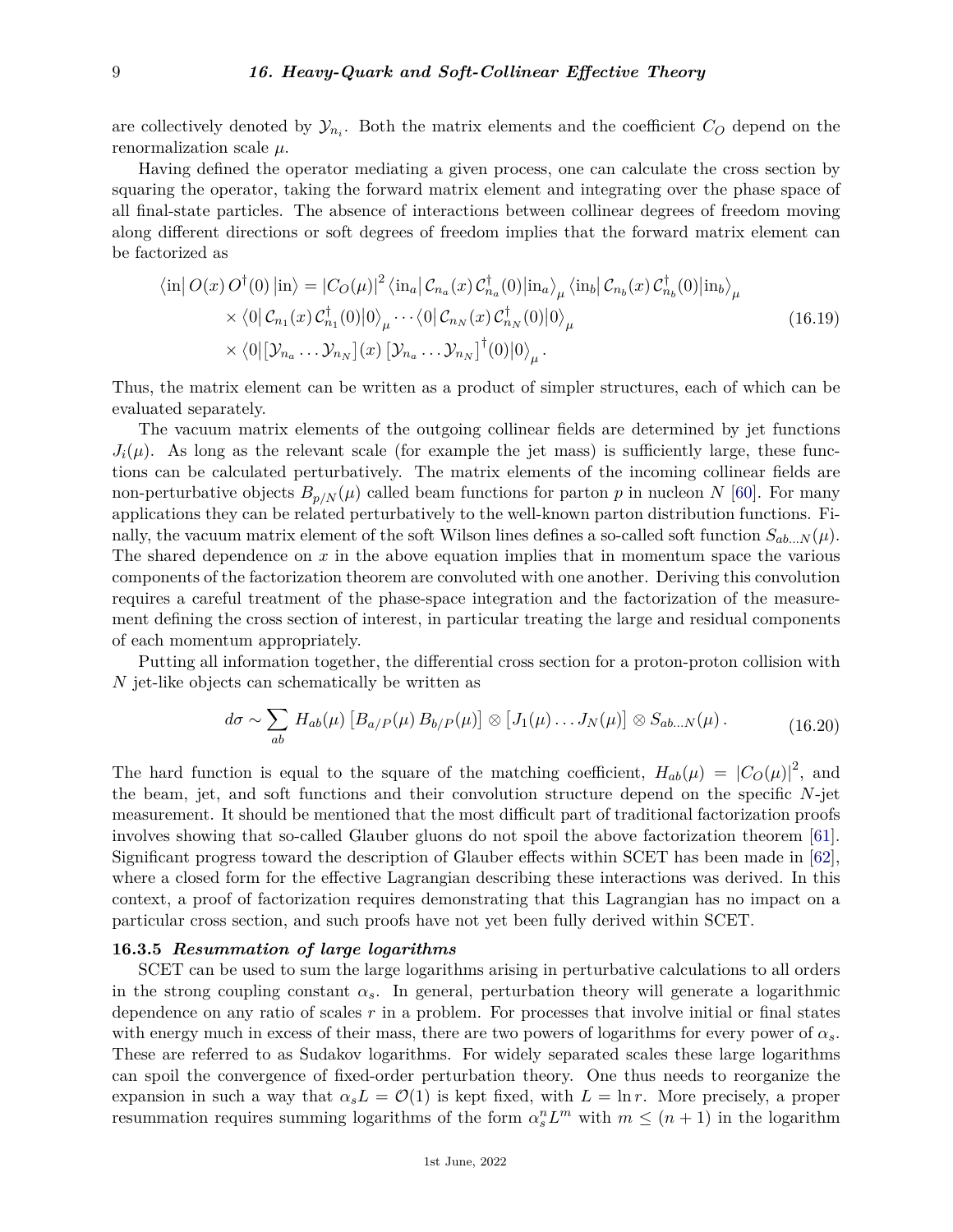of a cross section, by writing  $\ln \sigma \sim L g_0(\alpha_s L) + g_1(\alpha_s L) + \alpha_s g_2(\alpha_s L) + \dots$ , with functions  $g_n(x)$ that need to be determined.

The important ingredient in achieving this resummation is the fact that SCET factorizes a given cross section into simpler pieces, each of which depends on a single physical scale. The only dependence on that scale can arise through logarithms of its ratio with the renormalization scale  $\mu$ . Thus, for each of the components in the factorization theorem one can choose a renormalization scale  $\mu$  for which the large logarithmic terms are absent. Of course, the factorization formula requires a common renormalization scale  $\mu$  in all its components, and one therefore has to use the renormalization group (RG) to evolve the various component functions from their preferred scale to the common scale  $\mu$ . A novel feature of RG equations in SCET, as opposed to other EFTs, is that the anomalous dimensions entering the evolution equations of the hard, beam, jet and soft functions in a factorization formula such as (16.20) contain a single power of the logarithm of the relevant energy scale. For example, the anomalous dimension  $\gamma_H$  of the hard function has the form

$$
\gamma_H(\mu) = c_H \Gamma_{\text{cusp}}(\alpha_s) \ln \frac{Q^2}{\mu^2} + \gamma(\alpha_s), \qquad (16.21)
$$

where  $c_H$  is a process-dependent coefficient and  $\Gamma_{\text{cusp}}$  denotes the so-called cusp anomalous dimension [\[20,](#page-13-11) [63\]](#page-14-20). Collinear and soft functions have similar anomalous dimensions, which also involve a cusp and a non-cusp part. The non-cusp part  $\gamma$  of the anomalous dimensions is process (and observable) dependent. The presence of a logarithm in the anomalous dimension is characteristic of Sudakov problems and arises since the perturbative series contains double logarithms of scale ratios.

Solving the RG equations one can systematically resum all large logarithms of scale ratios in the factorized cross section and express the functions  $g_n(\alpha_s L)$  introduced above in terms of ratios of running coupling constants. In order to compute the first two terms  $L g_0(\alpha_s L) + g_1(\alpha_s L)$  in  $\ln \sigma$ , corresponding to the next-to-leading logarithmic (NLL) approximation, one needs two-loop expressions for the cusp anomalous dimension and *β* function, one-loop expressions for the non-cusp pieces in the anomalous dimensions, and tree-level matching conditions for all component functions at their characteristic scales. To calculate the next term  $\alpha_s g_2(\alpha_s L)$  in the expansion, corresponding to NNLL order, one needs to go one order higher in the loop expansion, and so on.

## **16.3.6** Factorization and resummation in SCET<sub>II</sub>

The effective theory  $SCEPT_{II}$  contains collinear and soft particles with momenta scaling as  $(p_n^-, p_n^+, p_n^+) \sim Q(1, \lambda^2, \lambda)$  and  $(p_s^-, p_s^+, p_s^+) \sim Q(\lambda, \lambda, \lambda)$ . They have the same small virtuality  $(p_n^2 \sim p_s^2 \sim Q^2 \lambda^2)$  but differ in their rapidities. An important class of observables, for which this scaling is relevant, contains cross sections for processes in which the transverse momenta of particles are constrained by external kinematics. The prime example are the transverse-momentum distributions of electroweak gauge bosons or Higgs bosons produced at hadron colliders. The parton transverse momenta are constrained by the fact that their vector sum must be equal and opposite to the transverse momentum  $q<sub>T</sub>$  of the boson. Standard RG evolution in the effective theory controls the logarithms arising from the fact that the virtualities of the collinear and soft modes are much smaller than the hard scale *Q* in the process (the boson mass). However, additional large logarithms arise since the rapidities of collinear and soft modes are parametrically different, such that  $e^{|y_c-y_s|} \sim 1/\lambda$ . These logarithms can be traced to a new source of divergences and an unusual failure of dimensional regularization. They need to be factorized in the cross section and resummed by other means.

Two equivalent approaches exist for how to deal with the additional rapidity logarithms in SCET. In the approach of [\[64\]](#page-14-21), they are interpreted as a consequence of a "collinear anomaly"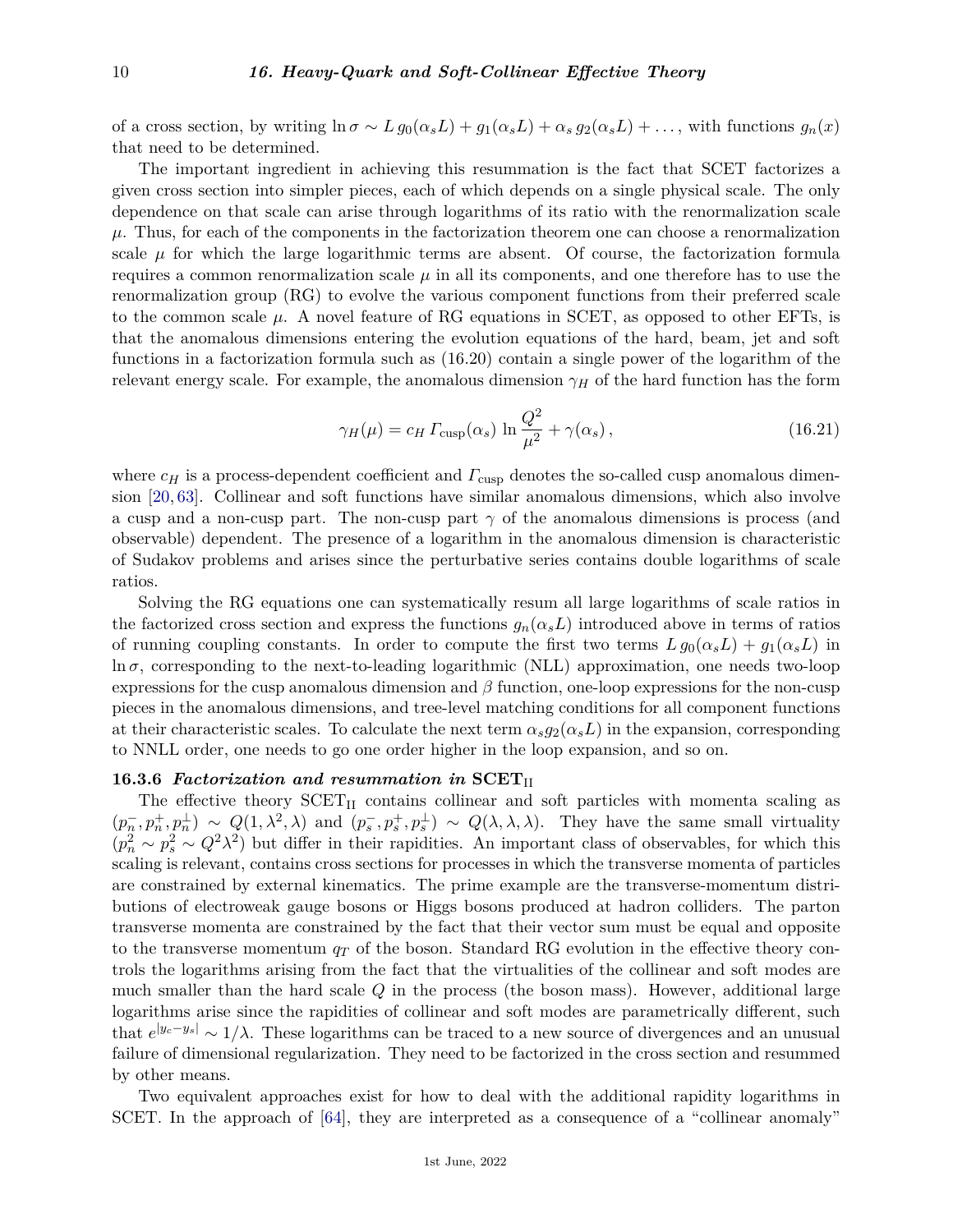of the effective theory  $SCET_{II}$ , resulting from the fact that a classical rescaling symmetry of the effective Lagrangian is broken by quantum effects. The extra large logarithms can be resummed by means of simple differential equations, which typically state that to all orders in perturbation theory (and in an appropriate space) the logarithm of the cross section contains only a single extra logarithm of  $\lambda \sim q_T/Q$  not contained in the hard function. Another approach to resum the rapidity logarithms uses the "rapidity renormalization group" [\[65\]](#page-14-22), in which the relevant differential equations are obtained by considering a new type of scale variation in a parameter  $\nu$ , which separates the phase space for collinear and soft particles along a hyperbola in the (*p*−*, p*+) plane. In contrast to the standard RG, there is no running coupling involved in the *ν* evolution, since the different contributions live at the same virtuality.

 $SCET<sub>II</sub>$  also plays an important role in the study of factorization for a variety of exclusive *B* meson decays, such as  $B \to \pi \ell \bar{\nu}$ ,  $B \to K^* \gamma$  and  $B \to \pi \pi$ , for which the virtualities of energetic (collinear) final-state particles are of order  $\Lambda_{\text{QCD}}$ , which is also the scale for the soft light degrees of freedom contained in the initial-state *B* meson.

#### **16.3.7** *Applications*

Most of the applications of SCET are either in flavor physics, where the decay of a heavy *B* meson can give rise to energetic light partons, or in collider physics, where the presence of jets naturally leads to collimated sets of energetic particles. For some of these applications alternative approaches existed before the invention of SCET, but the effective theory has opened up alternative ways to understand the physics of these processes. For many examples, however, SCET has allowed new insights and new applications. The investigation of heavy-to-light form factors has been instrumental for understanding factorization in exclusive semileptonic *B* decays [\[66\]](#page-14-23). SCET has also provided a field-theoretic basis for the QCD factorization approach to exclusive, nonleptonic decays of *B* mesons [\[67\]](#page-14-24). Using SCET methods, proofs of factorization were derived for the color-allowed decay  $\bar{B}^0 \to D^+\pi^-$  [\[68\]](#page-14-25), the color-suppressed decay  $\bar{B}^0 \to D^0\pi^0$  [\[69\]](#page-14-26), and the radiative decay  $B \to K^* \gamma$  [\[70\]](#page-14-27). Further examples are factorization theorems and the resummation of endpoint logarithms for quarkonia production [\[71\]](#page-14-28), the resummation of large logarithmic terms for the thrust [\[72\]](#page-14-29) and jet broadening [\[73\]](#page-14-30) distributions in  $e^+e^-$  annihilation beyond NLL order, the development of new factorizable observables to veto extra jets [\[60,](#page-14-17) [74\]](#page-14-31), all-orders factorization theorems for processes containing electroweak Sudakov logarithms [\[75\]](#page-14-32), and the resummation of threshold (soft gluon) logarithms in momentum space for several important processes at hadron colliders [\[76–](#page-14-33)[78\]](#page-15-0). There has also been a lot of activity describing  $p_T$ -based resummation at hadron colliders. Prominent examples are the transverse-momentum distributions of electroweak bosons [\[64,](#page-14-21)[65,](#page-14-22)[79\]](#page-15-1). Finally, SCET has given new insights into the jet substructure methods (see [\[80\]](#page-15-2) for a recent review). We now describe a few of these applications in more detail.

Event-shape distributions, in particular the thrust distribution, have been measured to high accuracy at LEP [\[81\]](#page-15-3). They can be used for a determination of the strong coupling constant *αs*. SCET has increased the theoretical accuracy in the calculations of the thrust and C-parameter distributions significantly. First, it has allowed to increase the perturbative accuracy of the thrust spectrum. The resummation of logarithms of  $\tau$ , which become important for  $\tau \ll 1$ , has been performed to  $N<sup>3</sup>LL$  [\[72\]](#page-14-29), two orders beyond what was previously available. Combining this resummation with the known two-loop spectrum [\[82,](#page-15-4) [83\]](#page-15-5) gives precise perturbative predictions both at small and large values of  $\tau$ . Second, the factorization of the cross section in SCET has made it possible to include non-perturbative physics through a shape function, in analogy with the *B*-physics case discussed in Section 16.2.6. Comparing the theoretical predictions to the measured thrust and C-parameter distributions yields a precise value of the strong coupling constant  $\alpha_s(m_Z)$ , which however is lower than the average value cited in Section 9 by several standard deviations [\[84,](#page-15-6) [85\]](#page-15-7).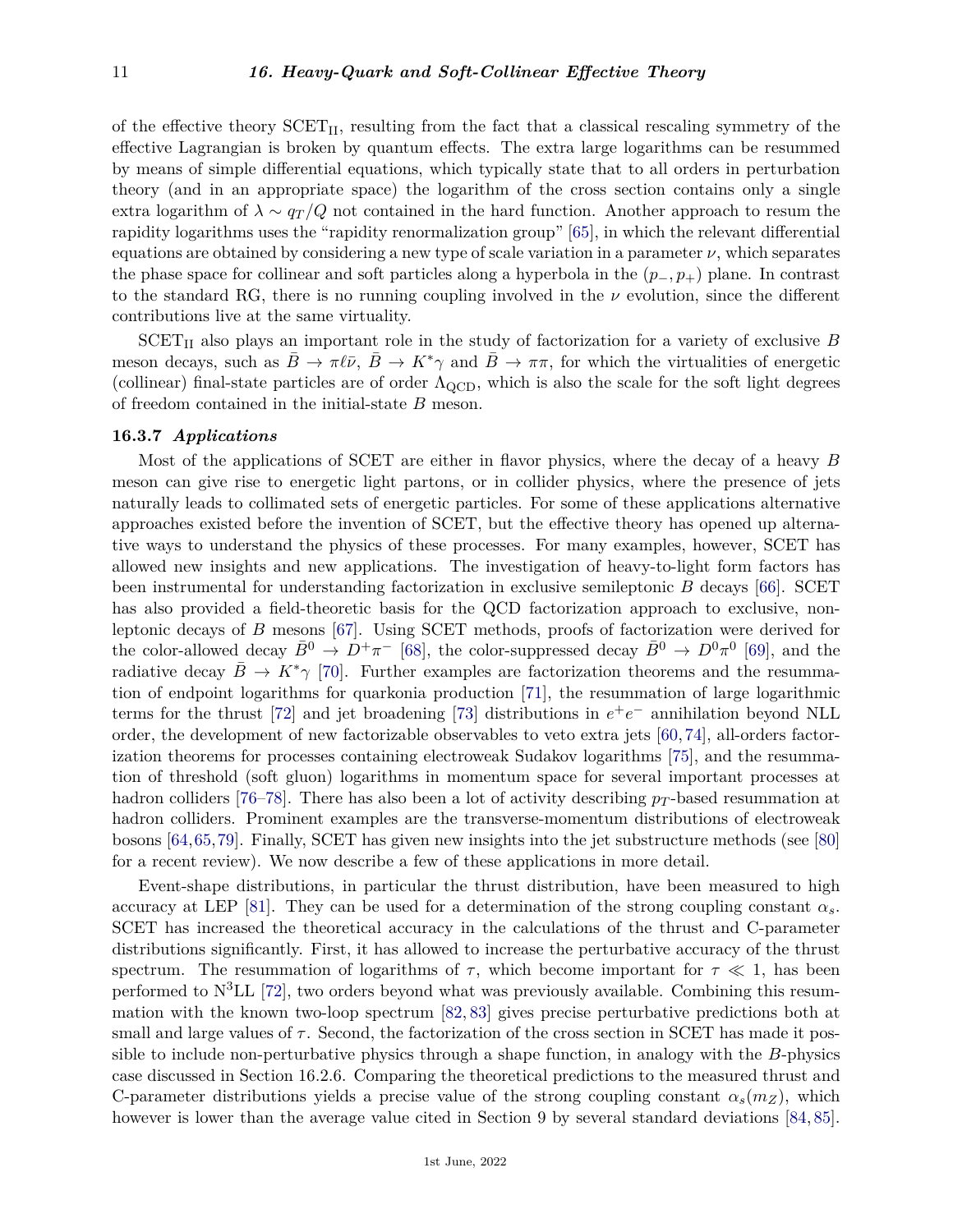For more discussions on this, see Section 9.

The Higgs-boson production cross section in gluon fusion at the LHC, defined with a jet veto stating that no jet in the final state has transverse momentum above a threshold  $p_T^{\text{veto}}$ , can be factorized in the form [\[86,](#page-15-8)[87\]](#page-15-9) (see [\[88\]](#page-15-10) for a corresponding calculation outside the SCET framework)

$$
\sigma(p_T^{\text{veto}}) = H(m_H, \mu) \left(\frac{\nu_B}{\nu_S}\right)^{-2F_{gg}(R, p_T^{\text{veto}}, \mu)} S_{gg}(R, p_T^{\text{veto}}, \mu, \frac{\nu_S}{p_T^{\text{veto}}})
$$
  
 
$$
\times \int_{\tau}^1 \frac{dz}{z} B_{g/P}\left(z, R, p_T^{\text{veto}}, \mu, \frac{\nu_B}{m_H}\right) B_{g/P}\left(\frac{\tau}{z}, R, p_T^{\text{veto}}, \mu, \frac{\nu_B}{m_H}\right), \tag{16.22}
$$

where  $\tau = m_H^2/s$ , and  $\mu \sim p_T^{\text{veto}}$  is a common factorization scale. The beam functions  $B_{g/P}$ , the soft function  $S_{gg}$  and the exponent  $F_{gg}$  all depend on the jet radius R as well as the jet clustering algorithm. The scale dependence of the hard function *H* is controlled by standard RG evolution in SCET. The beam functions can be factorized further into calculable collinear kernels convoluted with parton distribution functions. In addition to the renormalization scale  $\mu$ , the beam and soft functions depend on two rapidity scales  $\nu_B \sim m_H$  and  $\nu_S \sim p_T^{\text{veto}}$ , respectively. In [\[86\]](#page-15-8) the default values  $\nu_B = m_H$  and  $\nu_S = p_T^{\text{veto}}$  are used for these scales, and the soft function *S*<sub>*gg*</sub> is absorbed into the beam functions. In [\[87\]](#page-15-9) the exponent  $F_{gg}$  is called  $-\gamma_{\nu}^g/2$ . The second factor on the right-hand side of the factorization formula (16.22), which resums large rapidity logarithms, implies that the logarithm of the jet-veto cross section contains a single large logarithm  $\ln \sigma = -2F_{gg}(R, p_T^{\text{veto}}, \mu) \ln(m_H/p_T^{\text{veto}}) + \dots$  not contained in the hard function. Its coefficient can be calculated in fixed-order perturbation theory.

Obtaining more precise fixed-order calculations has been an important goal for many years. A major difficulty in these calculations is the proper handling of the infrared singularities that arise in both virtual and real contributions. A method based on *N*-jettiness  $(\mathcal{T}_N)$  slicing [\[89,](#page-15-11) [90\]](#page-15-12) allows one to obtain the NNLO result from a much easier NLO calculation, combined with information about the singular dependence of the cross section on the  $\mathcal{T}_N$  resolution variable [\[74\]](#page-14-31). This has been used to compute various processes with final states containing up to one hard, colored particle [\[91](#page-15-13)[–95\]](#page-15-14). While the NLO calculations can be performed using well established techniques, the singular dependence on  $\mathcal{T}_N$  can be calculated using SCET at NNLO. Calculations of the leading power corrections in  $\mathcal{T}_0/Q$  [\[96,](#page-15-15) [97\]](#page-15-16) have helped to improved the numerical stability for several processes. The *N*-jettiness  $(\mathcal{T}_N)$  slicing method has been used prior to the fixed-order application in the combination of higher order resummation with parton showers [\[98,](#page-15-17) [99\]](#page-15-18).

More generally, there is currently a strong effort to push the applications of SCET toward factorization and resummation at subleading power in the expansion in  $\lambda$ . The subleading SCET Lagrangian [\[56,](#page-14-13) [100\]](#page-15-19) and current operators arising in *B*-meson decays and their anomalous dimensions [\[55,](#page-14-12) [56,](#page-14-13) [101](#page-15-20)[–103\]](#page-15-21) have been studied a long time ago. More recently, the focus has shifted to subleading operators arising in important collider processes, such as Drell-Yan or Higgs production. The general set of operators for such processes have been identified [\[104–](#page-15-22)[106\]](#page-15-23), and several of their anomalous dimensions have been calculated [\[106,](#page-15-23)[107\]](#page-15-24). First resummed results at subleading power have been presented for event shapes [\[108\]](#page-15-25) and the Drell-Yan process [\[109\]](#page-15-26).

## **16.4 Open issues and perspectives**

HQET has successfully passed many experimental tests, and there are not many open questions that still need to be addressed. One concept that has not been derived from first principles is the notion of quark-hadron duality, which underlies the application of HQET to the description of inclusive decays of *B* mesons. The validity of global duality (at energies even lower than those relevant in *B* decays) has been tested experimentally using high-precision data on semileptonic *B* decays and on hadronic *τ* decays. However, assigning a theoretical uncertainty due to possible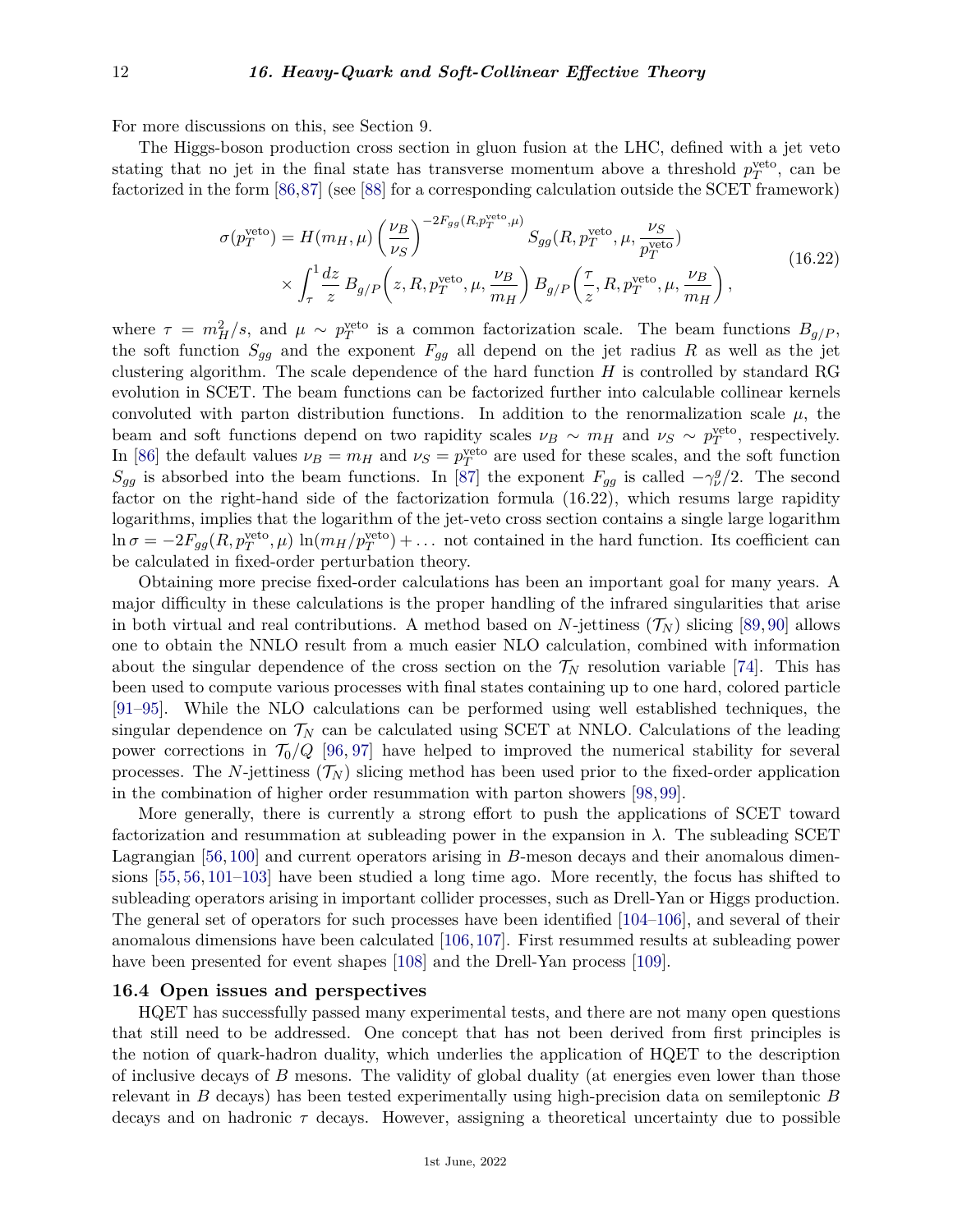duality violations remains a difficult task. Another known issue is that the measured values of the CKM element  $|V_{ub}|$  extracted from exclusive or inclusive decays of *B* mesons differ from each other by several standard deviations (see Section 76). This measurement relies on the heavy-quark limit, and the uncertainty quoted includes a theoretical estimate of the effect of power corrections arising from the finite *b*-quark mass. It remains an open question whether the discrepancy is due to underestimated theoretical or experimental uncertainties, or whether it may hint to the existence of new physics.

SCET, on the other hand, is still an active field of research, and new results are being obtained regularly. An important example concerns the understanding of non-global logarithms arising in hadron-collider processes with jets [\[110,](#page-15-27) [111\]](#page-15-28). For a long time a fully factorized form of non-global jet cross sections has not been available, despite significant progress towards this goal [\[112,](#page-15-29) [113\]](#page-15-30). A consistent factorization formula for non-global jet observables was developed in [\[114,](#page-15-31) [115\]](#page-15-32). It requires the introduction of a collinear-soft mode in the SCET Lagrangian. The first application of this formalism was to the light jet mass distribution [\[116\]](#page-16-0), and significant steps toward an extension to NLL accuracy have been taken in [\[117\]](#page-16-1). It is believed that the results obtained from the factorization theorem derived in [\[114,](#page-15-31)[115\]](#page-15-32) are equivalent to those obtained using the approaches proposed in [\[112,](#page-15-29) [113\]](#page-15-30). The various methods differ in the way in which they organize the all-order expansion for the appearing complicated multi-Wilson-line structures.

Another active field concerns the study of Glauber gluons in SCET [\[118\]](#page-16-2) and their relation to the BFKL equation familiar from small-*x* physics [\[119\]](#page-16-3). A systematic account of the effects of Glauber gluons in the context of the SCET Lagrangian has been developed in [\[62\]](#page-14-19). The formalism has been extended to Glauber quarks in [\[120\]](#page-16-4). These developments set the basis for a solid understanding of the impact of Glauber exchanges on factorization theorems. Glauber gluons also play an important role in SCET-based analysis of jet propagation in dense QCD media [\[121,](#page-16-5) [122\]](#page-16-6), which gives rise to the jet-quenching phenomenon in heavy-ion collisions. An important open question facing some applications of SCET concerns factorized expressions containing endpoint-divergent convolution integrals.

We close this short review by mentioning a particularly nice application combining the methods of heavy-particle EFTs such as HQET and non-relativistic QCD with SCET in the context of describing the interactions of heavy dark matter (with mass  $M \gg v$ ) with SM particles. In [\[123\]](#page-16-7) it was realized that the interactions of heavy, weakly interacting massive particles (WIMPs) with nuclear targets can be described in a model-independent way using heavy-particle EFTs. The WIMPs are charged under  $SU(2)_L$  and can interact with electroweak gauge bosons and the Higgs boson. The WIMP EFT was later extended by describing the produced, highly energetic electroweak gauge bosons in terms of soft or collinear fields in SCET [\[124–](#page-16-8)[126\]](#page-16-9). This allows one to systematically separate all relevant mass scales, resum electroweak Sudakov logarithms and disentangle the so-called Sommerfeld enhancement from the short-distance hard annihilation process.

## <span id="page-12-0"></span>*References*

- [1] E. Witten, [Nucl. Phys.](http://doi.org/10.1016/0550-3213(77)90428-X) **[B122](http://doi.org/10.1016/0550-3213(77)90428-X)**, 109 (1977).
- [2] S. Weinberg, [Phys. Lett.](http://doi.org/10.1016/0370-2693(80)90660-7) **[91B](http://doi.org/10.1016/0370-2693(80)90660-7)**, 51 (1980).
- <span id="page-12-1"></span>[3] L. J. Hall, [Nucl. Phys.](http://doi.org/10.1016/0550-3213(81)90498-3) **[B178](http://doi.org/10.1016/0550-3213(81)90498-3)**, 75 (1981).
- <span id="page-12-2"></span>[4] E. Eichten and B. R. Hill, [Phys. Lett.](http://doi.org/10.1016/0370-2693(90)92049-O) **[B234](http://doi.org/10.1016/0370-2693(90)92049-O)**, 511 (1990).
- [5] H. Georgi, [Phys. Lett.](http://doi.org/10.1016/0370-2693(90)91128-X) **[B240](http://doi.org/10.1016/0370-2693(90)91128-X)**, 447 (1990).
- [6] B. Grinstein, [Nucl. Phys.](http://doi.org/10.1016/0550-3213(90)90349-I) **[B339](http://doi.org/10.1016/0550-3213(90)90349-I)**, 253 (1990).
- <span id="page-12-3"></span>[7] T. Mannel, W. Roberts and Z. Ryzak, [Nucl. Phys.](http://doi.org/10.1016/0550-3213(92)90204-O) **[B368](http://doi.org/10.1016/0550-3213(92)90204-O)**, 204 (1992).
- <span id="page-12-4"></span>[8] M. Neubert, [Phys. Rept.](http://doi.org/10.1016/0370-1573(94)90091-4) **245**[, 259](http://doi.org/10.1016/0370-1573(94)90091-4) (1994), [\[hep-ph/9306320\].](https://arxiv.org/abs/hep-ph/9306320)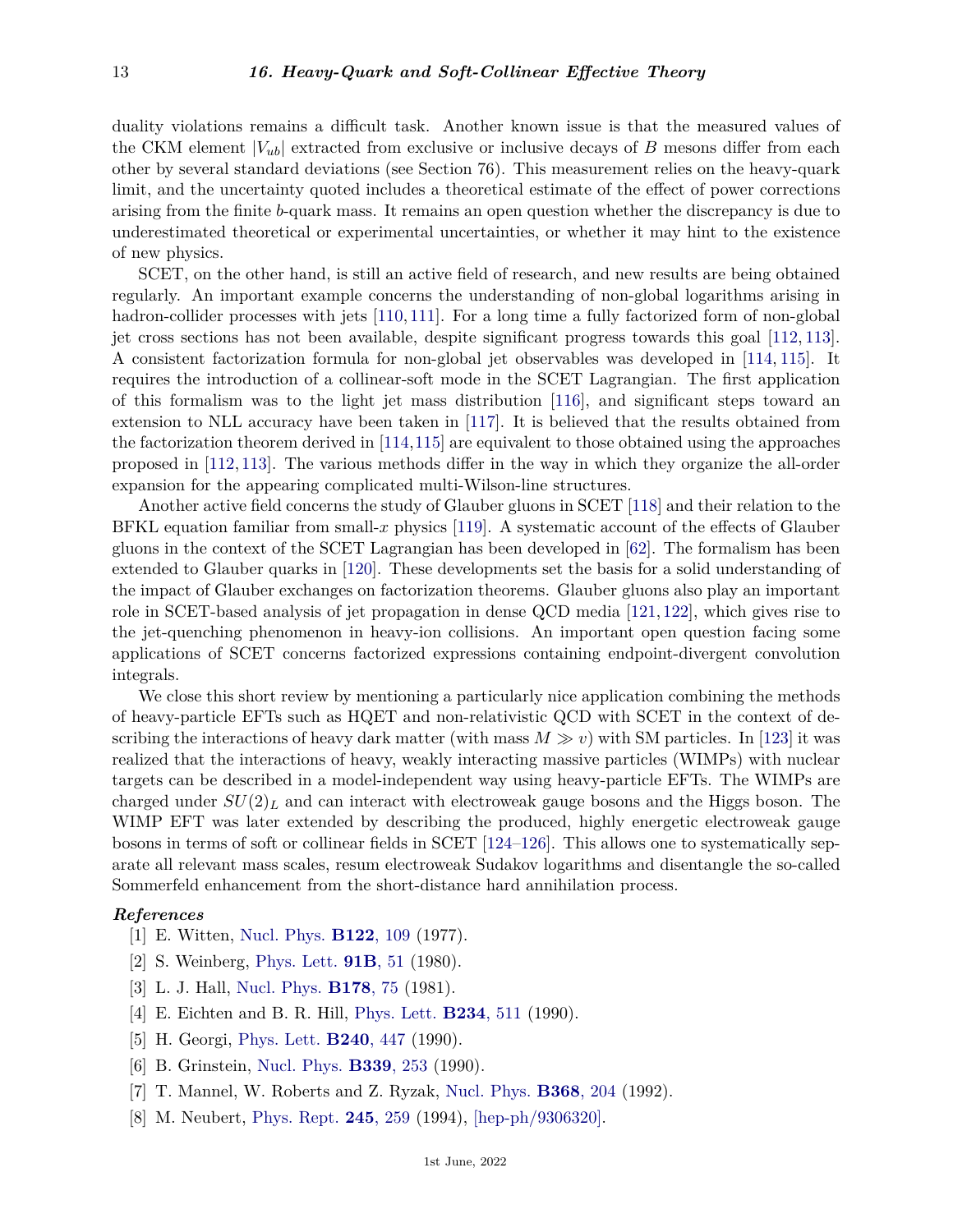- <span id="page-13-0"></span>[9] A. V. Manohar and M. B. Wise, Camb. Monogr. Part. Phys. Nucl. Phys. Cosmol. **10**, 1  $(2000).$
- <span id="page-13-1"></span>[10] M. E. Luke and A. V. Manohar, [Phys. Lett.](http://doi.org/10.1016/0370-2693(92)91786-9) **[B286](http://doi.org/10.1016/0370-2693(92)91786-9)**, 348 (1992), [\[hep-ph/9205228\].](https://arxiv.org/abs/hep-ph/9205228)
- <span id="page-13-2"></span>[11] E. V. Shuryak, [Phys. Lett.](http://doi.org/10.1016/0370-2693(80)90111-2) **93B**[, 134](http://doi.org/10.1016/0370-2693(80)90111-2) (1980).
- <span id="page-13-3"></span>[12] N. Isgur and M. B. Wise, [Phys. Lett.](http://doi.org/10.1016/0370-2693(89)90566-2) **[B232](http://doi.org/10.1016/0370-2693(89)90566-2)**, 113 (1989).
- <span id="page-13-4"></span>[13] N. Isgur and M. B. Wise, [Phys. Rev. Lett.](http://doi.org/10.1103/PhysRevLett.66.1130) **66**[, 1130](http://doi.org/10.1103/PhysRevLett.66.1130) (1991).
- <span id="page-13-5"></span>[14] S. Nussinov and W. Wetzel, [Phys. Rev.](http://doi.org/10.1103/PhysRevD.36.130) **D36**[, 130](http://doi.org/10.1103/PhysRevD.36.130) (1987).
- <span id="page-13-6"></span>[15] M. A. Shifman and M. B. Voloshin, Sov. J. Nucl. Phys. **45**, 292 (1987), [Yad. Fiz.45,463(1987)].
- <span id="page-13-7"></span>[16] M. Neubert, [Phys. Lett.](http://doi.org/10.1016/0370-2693(91)90377-3) **[B264](http://doi.org/10.1016/0370-2693(91)90377-3)**, 455 (1991).
- <span id="page-13-8"></span>[17] M. E. Luke, [Phys. Lett.](http://doi.org/10.1016/0370-2693(90)90568-Q) **[B252](http://doi.org/10.1016/0370-2693(90)90568-Q)**, 447 (1990).
- <span id="page-13-9"></span>[18] I. I. Y. Bigi *et al.*, [Phys. Rev.](http://doi.org/10.1103/PhysRevD.52.196) **D52**[, 196](http://doi.org/10.1103/PhysRevD.52.196) (1995), [\[hep-ph/9405410\].](https://arxiv.org/abs/hep-ph/9405410)
- <span id="page-13-10"></span>[19] N. Uraltsev, [Phys. Lett.](http://doi.org/10.1016/S0370-2693(01)00110-1) **[B501](http://doi.org/10.1016/S0370-2693(01)00110-1)**, 86 (2001), [,195(2000)], [\[hep-ph/0011124\].](https://arxiv.org/abs/hep-ph/0011124)
- <span id="page-13-11"></span>[20] G. P. Korchemsky and A. V. Radyushkin, [Nucl. Phys.](http://doi.org/10.1016/0550-3213(87)90277-X) **[B283](http://doi.org/10.1016/0550-3213(87)90277-X)**, 342 (1987).
- <span id="page-13-12"></span>[21] A. F. Falk *et al.*, [Nucl. Phys.](http://doi.org/10.1016/0550-3213(90)90591-Z) **[B343](http://doi.org/10.1016/0550-3213(90)90591-Z)**, 1 (1990).
- <span id="page-13-13"></span>[22] J. Chay, H. Georgi and B. Grinstein, [Phys. Lett.](http://doi.org/10.1016/0370-2693(90)90916-T) **[B247](http://doi.org/10.1016/0370-2693(90)90916-T)**, 399 (1990).
- <span id="page-13-18"></span>[23] I. I. Y. Bigi, N. G. Uraltsev and A. I. Vainshtein, [Phys. Lett.](http://doi.org/10.1016/0370-2693(92)90908-M) **[B293](http://doi.org/10.1016/0370-2693(92)90908-M)**, 430 (1992), [Erratum: Phys. Lett.B297,477(1992)], [\[hep-ph/9207214\].](https://arxiv.org/abs/hep-ph/9207214)
- <span id="page-13-19"></span>[24] A. V. Manohar and M. B. Wise, [Phys. Rev.](http://doi.org/10.1103/PhysRevD.49.1310) **D49**[, 1310](http://doi.org/10.1103/PhysRevD.49.1310) (1994), [\[hep-ph/9308246\].](https://arxiv.org/abs/hep-ph/9308246)
- [25] T. Mannel, [Nucl. Phys.](http://doi.org/10.1016/0550-3213(94)90625-4) **[B413](http://doi.org/10.1016/0550-3213(94)90625-4)**, 396 (1994), [\[hep-ph/9308262\].](https://arxiv.org/abs/hep-ph/9308262)
- <span id="page-13-14"></span>[26] A. F. Falk, M. E. Luke and M. J. Savage, [Phys. Rev.](http://doi.org/10.1103/PhysRevD.49.3367) **D49**[, 3367](http://doi.org/10.1103/PhysRevD.49.3367) (1994), [\[hep-ph/9308288\].](https://arxiv.org/abs/hep-ph/9308288)
- <span id="page-13-15"></span>[27] E. C. Poggio, H. R. Quinn and S. Weinberg, [Phys. Rev.](http://doi.org/10.1103/PhysRevD.13.1958) **D13**[, 1958](http://doi.org/10.1103/PhysRevD.13.1958) (1976).
- <span id="page-13-16"></span>[28] G. Buchalla, A. J. Buras and M. E. Lautenbacher, [Rev. Mod. Phys.](http://doi.org/10.1103/RevModPhys.68.1125) **68**[, 1125](http://doi.org/10.1103/RevModPhys.68.1125) (1996), [\[hep](https://arxiv.org/abs/hep-ph/9512380)[ph/9512380\].](https://arxiv.org/abs/hep-ph/9512380)
- <span id="page-13-17"></span>[29] A. F. Falk and M. Neubert, [Phys. Rev.](http://doi.org/10.1103/PhysRevD.47.2965) **D47**[, 2965](http://doi.org/10.1103/PhysRevD.47.2965) (1993), [\[hep-ph/9209268\].](https://arxiv.org/abs/hep-ph/9209268)
- <span id="page-13-20"></span>[30] T. Becher, H. Boos and E. Lunghi, [JHEP](http://doi.org/10.1088/1126-6708/2007/12/062) **12**[, 062](http://doi.org/10.1088/1126-6708/2007/12/062) (2007), [\[arXiv:0708.0855\].](https://arxiv.org/abs/0708.0855)
- [31] A. Alberti, P. Gambino and S. Nandi, [JHEP](http://doi.org/10.1007/JHEP01(2014)147) **01**[, 147](http://doi.org/10.1007/JHEP01(2014)147) (2014), [\[arXiv:1311.7381\].](https://arxiv.org/abs/1311.7381)
- [32] T. Mannel, A. A. Pivovarov and D. Rosenthal, [Phys. Lett.](http://doi.org/10.1016/j.physletb.2014.12.058) **B741**[, 290](http://doi.org/10.1016/j.physletb.2014.12.058) (2015), [\[arXiv:1405.5072\].](https://arxiv.org/abs/1405.5072)
- [33] T. Mannel, A. A. Pivovarov and D. Rosenthal, [Phys. Rev.](http://doi.org/10.1103/PhysRevD.92.054025) **D92**[, 5, 054025](http://doi.org/10.1103/PhysRevD.92.054025) (2015),  $\arXiv:1506.08167$ .
- <span id="page-13-21"></span>[34] T. Mannel and A. A. Pivovarov, [Phys. Rev.](http://doi.org/10.1103/PhysRevD.100.093001) **D100**[, 9, 093001](http://doi.org/10.1103/PhysRevD.100.093001) (2019), [\[arXiv:1907.09187\].](https://arxiv.org/abs/1907.09187)
- <span id="page-13-22"></span>[35] T. Mannel, S. Turczyk and N. Uraltsev, [JHEP](http://doi.org/10.1007/JHEP11(2010)109) **11**[, 109](http://doi.org/10.1007/JHEP11(2010)109) (2010), [\[arXiv:1009.4622\].](https://arxiv.org/abs/1009.4622)
- <span id="page-13-23"></span>[36] M. Neubert and C. T. Sachrajda, [Nucl. Phys.](http://doi.org/10.1016/S0550-3213(96)00559-7) **[B483](http://doi.org/10.1016/S0550-3213(96)00559-7)**, 339 (1997), [\[hep-ph/9603202\].](https://arxiv.org/abs/hep-ph/9603202)
- <span id="page-13-24"></span>[37] M. Beneke, G. Buchalla and I. Dunietz, [Phys. Rev.](http://doi.org/10.1103/PhysRevD.54.4419) **D54**[, 4419](http://doi.org/10.1103/PhysRevD.54.4419) (1996), [Erratum: Phys. Rev.D83,119902(2011)], [\[hep-ph/9605259\].](https://arxiv.org/abs/hep-ph/9605259)
- <span id="page-13-26"></span><span id="page-13-25"></span>[38] M. Beneke *et al.*, [Phys. Lett.](http://doi.org/10.1016/S0370-2693(99)00684-X) **[B459](http://doi.org/10.1016/S0370-2693(99)00684-X)**, 631 (1999), [\[hep-ph/9808385\].](https://arxiv.org/abs/hep-ph/9808385)
- <span id="page-13-27"></span>[39] M. Kirk, A. Lenz and T. Rauh, [JHEP](http://doi.org/10.1007/JHEP12(2017)068) **12**[, 068](http://doi.org/10.1007/JHEP12(2017)068) (2017), [\[arXiv:1711.02100\].](https://arxiv.org/abs/1711.02100)
- [40] P. Gambino and C. Schwanda, [Phys. Rev.](http://doi.org/10.1103/PhysRevD.89.014022) **D89**[, 1, 014022](http://doi.org/10.1103/PhysRevD.89.014022) (2014), [\[arXiv:1307.4551\].](https://arxiv.org/abs/1307.4551)
- [41] Y. Amhis *et al.* (HFLAV), [Eur. Phys. J.](http://doi.org/10.1140/epjc/s10052-017-5058-4) **C77**[, 12, 895](http://doi.org/10.1140/epjc/s10052-017-5058-4) (2017), [\[arXiv:1612.07233\].](https://arxiv.org/abs/1612.07233)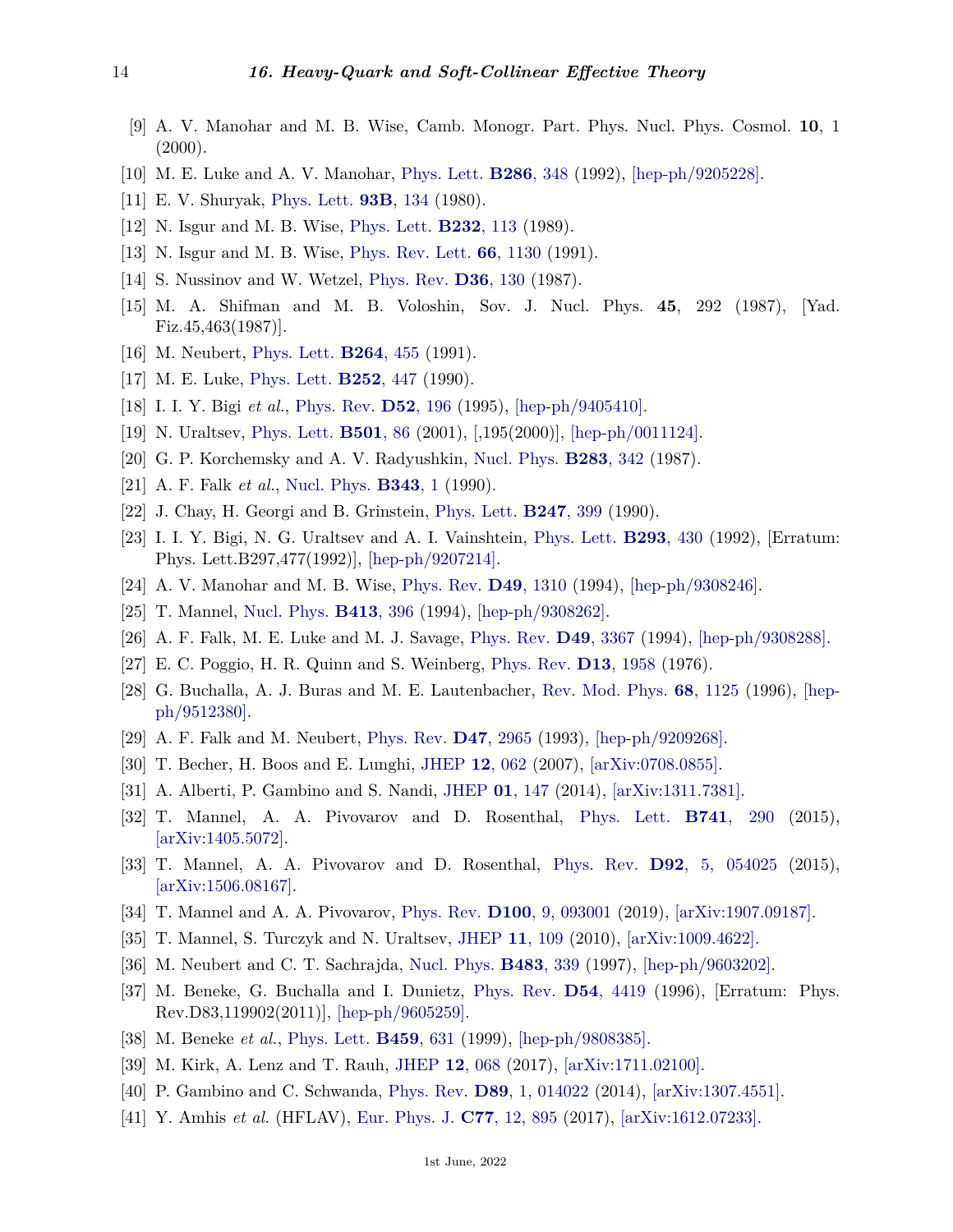- <span id="page-14-0"></span>[42] P. Gambino, M. Jung and S. Schacht, [Phys. Lett.](http://doi.org/10.1016/j.physletb.2019.06.039) **[B795](http://doi.org/10.1016/j.physletb.2019.06.039)**, 386 (2019), [\[arXiv:1905.08209\].](https://arxiv.org/abs/1905.08209)
- <span id="page-14-1"></span>[43] M. Neubert, [Phys. Rev.](http://doi.org/10.1103/PhysRevD.49.3392) **D49**[, 3392](http://doi.org/10.1103/PhysRevD.49.3392) (1994), [\[hep-ph/9311325\].](https://arxiv.org/abs/hep-ph/9311325)
- <span id="page-14-2"></span>[44] I. I. Y. Bigi *et al.*, [Int. J. Mod. Phys.](http://doi.org/10.1142/S0217751X94000996) **A9**[, 2467](http://doi.org/10.1142/S0217751X94000996) (1994), [\[hep-ph/9312359\].](https://arxiv.org/abs/hep-ph/9312359)
- <span id="page-14-3"></span>[45] G. P. Korchemsky and G. F. Sterman, [Phys. Lett.](http://doi.org/10.1016/0370-2693(94)91304-8) **[B340](http://doi.org/10.1016/0370-2693(94)91304-8)**, 96 (1994), [\[hep-ph/9407344\].](https://arxiv.org/abs/hep-ph/9407344)
- <span id="page-14-4"></span>[46] C. W. Bauer, M. E. Luke and T. Mannel, [Phys. Rev.](http://doi.org/10.1103/PhysRevD.68.094001) **D68**[, 094001](http://doi.org/10.1103/PhysRevD.68.094001) (2003), [\[hep-ph/0102089\].](https://arxiv.org/abs/hep-ph/0102089)
- <span id="page-14-5"></span>[47] K. S. M. Lee and I. W. Stewart, [Nucl. Phys.](http://doi.org/10.1016/j.nuclphysb.2005.05.004) **[B721](http://doi.org/10.1016/j.nuclphysb.2005.05.004)**, 325 (2005), [\[hep-ph/0409045\].](https://arxiv.org/abs/hep-ph/0409045)
- [48] S. W. Bosch, M. Neubert and G. Paz, [JHEP](http://doi.org/10.1088/1126-6708/2004/11/073) **11**[, 073](http://doi.org/10.1088/1126-6708/2004/11/073) (2004), [\[hep-ph/0409115\].](https://arxiv.org/abs/hep-ph/0409115)
- <span id="page-14-6"></span>[49] M. Beneke *et al.*, [JHEP](http://doi.org/10.1088/1126-6708/2005/06/071) **06**[, 071](http://doi.org/10.1088/1126-6708/2005/06/071) (2005), [\[hep-ph/0411395\].](https://arxiv.org/abs/hep-ph/0411395)
- <span id="page-14-7"></span>[50] M. Benzke *et al.*, [JHEP](http://doi.org/10.1007/JHEP08(2010)099) **08**[, 099](http://doi.org/10.1007/JHEP08(2010)099) (2010), [\[arXiv:1003.5012\].](https://arxiv.org/abs/1003.5012)
- <span id="page-14-8"></span>[51] C. W. Bauer, S. Fleming and M. E. Luke, [Phys. Rev.](http://doi.org/10.1103/PhysRevD.63.014006) **D63**[, 014006](http://doi.org/10.1103/PhysRevD.63.014006) (2000), [\[hep-ph/0005275\].](https://arxiv.org/abs/hep-ph/0005275)
- <span id="page-14-11"></span>[52] C. W. Bauer and I. W. Stewart, [Phys. Lett.](http://doi.org/10.1016/S0370-2693(01)00902-9) **[B516](http://doi.org/10.1016/S0370-2693(01)00902-9)**, 134 (2001), [\[hep-ph/0107001\].](https://arxiv.org/abs/hep-ph/0107001)
- <span id="page-14-9"></span>[53] C. W. Bauer, D. Pirjol and I. W. Stewart, [Phys. Rev.](http://doi.org/10.1103/PhysRevD.65.054022) **D65**[, 054022](http://doi.org/10.1103/PhysRevD.65.054022) (2002), [\[hep-ph/0109045\].](https://arxiv.org/abs/hep-ph/0109045)
- <span id="page-14-10"></span>[54] T. Becher, A. Broggio and A. Ferroglia, [Lect. Notes Phys.](http://doi.org/10.1007/978-3-319-14848-9) **896**[, pp.1](http://doi.org/10.1007/978-3-319-14848-9) (2015), [\[arXiv:1410.1892\].](https://arxiv.org/abs/1410.1892)
- <span id="page-14-12"></span>[55] J. Chay and C. Kim, [Phys. Rev.](http://doi.org/10.1103/PhysRevD.65.114016) **D65**[, 114016](http://doi.org/10.1103/PhysRevD.65.114016) (2002), [\[hep-ph/0201197\].](https://arxiv.org/abs/hep-ph/0201197)
- <span id="page-14-13"></span>[56] M. Beneke *et al.*, [Nucl. Phys.](http://doi.org/10.1016/S0550-3213(02)00687-9) **[B643](http://doi.org/10.1016/S0550-3213(02)00687-9)**, 431 (2002), [\[hep-ph/0206152\].](https://arxiv.org/abs/hep-ph/0206152)
- <span id="page-14-14"></span>[57] C. W. Bauer *et al.*, [Phys. Rev.](http://doi.org/10.1103/PhysRevD.66.014017) **D66**[, 014017](http://doi.org/10.1103/PhysRevD.66.014017) (2002), [\[hep-ph/0202088\].](https://arxiv.org/abs/hep-ph/0202088)
- <span id="page-14-15"></span>[58] R. J. Hill and M. Neubert, [Nucl. Phys.](http://doi.org/10.1016/S0550-3213(03)00116-0) **[B657](http://doi.org/10.1016/S0550-3213(03)00116-0)**, 229 (2003), [\[hep-ph/0211018\].](https://arxiv.org/abs/hep-ph/0211018)
- <span id="page-14-16"></span>[59] J. C. Collins, D. E. Soper and G. F. Sterman, [Adv. Ser. Direct. High Energy Phys.](http://doi.org/10.1142/9789814503266_0001) **5**[, 1](http://doi.org/10.1142/9789814503266_0001) (1989), [\[hep-ph/0409313\].](https://arxiv.org/abs/hep-ph/0409313)
- <span id="page-14-17"></span>[60] I. W. Stewart, F. J. Tackmann and W. J. Waalewijn, [Phys. Rev.](http://doi.org/10.1103/PhysRevD.81.094035) **D81**[, 094035](http://doi.org/10.1103/PhysRevD.81.094035) (2010), [\[arXiv:0910.0467\].](https://arxiv.org/abs/0910.0467)
- <span id="page-14-18"></span>[61] J. C. Collins, D. E. Soper and G. F. Sterman, [Nucl. Phys.](http://doi.org/10.1016/0550-3213(85)90565-6) **[B261](http://doi.org/10.1016/0550-3213(85)90565-6)**, 104 (1985).
- <span id="page-14-19"></span>[62] I. Z. Rothstein and I. W. Stewart, [JHEP](http://doi.org/10.1007/JHEP08(2016)025) **08**[, 025](http://doi.org/10.1007/JHEP08(2016)025) (2016), [\[arXiv:1601.04695\].](https://arxiv.org/abs/1601.04695)
- <span id="page-14-20"></span>[63] I. A. Korchemskaya and G. P. Korchemsky, [Phys. Lett.](http://doi.org/10.1016/0370-2693(92)91895-G) **[B287](http://doi.org/10.1016/0370-2693(92)91895-G)**, 169 (1992).
- <span id="page-14-21"></span>[64] T. Becher and M. Neubert, [Eur. Phys. J.](http://doi.org/10.1140/epjc/s10052-011-1665-7) **C71**[, 1665](http://doi.org/10.1140/epjc/s10052-011-1665-7) (2011), [\[arXiv:1007.4005\].](https://arxiv.org/abs/1007.4005)
- <span id="page-14-22"></span>[65] J.-Y. Chiu *et al.*, [JHEP](http://doi.org/10.1007/JHEP05(2012)084) **05**[, 084](http://doi.org/10.1007/JHEP05(2012)084) (2012), [\[arXiv:1202.0814\].](https://arxiv.org/abs/1202.0814)
- <span id="page-14-23"></span>[66] M. Beneke and T. Feldmann, [Nucl. Phys.](http://doi.org/10.1016/j.nuclphysb.2004.02.033) **[B685](http://doi.org/10.1016/j.nuclphysb.2004.02.033)**, 249 (2004), [\[hep-ph/0311335\].](https://arxiv.org/abs/hep-ph/0311335)
- <span id="page-14-24"></span>[67] M. Beneke *et al.*, [Phys. Rev. Lett.](http://doi.org/10.1103/PhysRevLett.83.1914) **83**[, 1914](http://doi.org/10.1103/PhysRevLett.83.1914) (1999), [\[hep-ph/9905312\].](https://arxiv.org/abs/hep-ph/9905312)
- <span id="page-14-25"></span>[68] C. W. Bauer, D. Pirjol and I. W. Stewart, [Phys. Rev. Lett.](http://doi.org/10.1103/PhysRevLett.87.201806) **87**[, 201806](http://doi.org/10.1103/PhysRevLett.87.201806) (2001), [\[hep](https://arxiv.org/abs/hep-ph/0107002)[ph/0107002\].](https://arxiv.org/abs/hep-ph/0107002)
- <span id="page-14-26"></span>[69] S. Mantry, D. Pirjol and I. W. Stewart, [Phys. Rev.](http://doi.org/10.1103/PhysRevD.68.114009) **D68**[, 114009](http://doi.org/10.1103/PhysRevD.68.114009) (2003), [\[hep-ph/0306254\].](https://arxiv.org/abs/hep-ph/0306254)
- <span id="page-14-27"></span>[70] T. Becher, R. J. Hill and M. Neubert, [Phys. Rev.](http://doi.org/10.1103/PhysRevD.72.094017) **D72**[, 094017](http://doi.org/10.1103/PhysRevD.72.094017) (2005), [\[hep-ph/0503263\].](https://arxiv.org/abs/hep-ph/0503263)
- <span id="page-14-28"></span>[71] S. Fleming, A. K. Leibovich and T. Mehen, [Phys. Rev.](http://doi.org/10.1103/PhysRevD.68.094011) **D68**[, 094011](http://doi.org/10.1103/PhysRevD.68.094011) (2003), [\[hep-ph/0306139\].](https://arxiv.org/abs/hep-ph/0306139)
- <span id="page-14-29"></span>[72] T. Becher and M. D. Schwartz, [JHEP](http://doi.org/10.1088/1126-6708/2008/07/034) **07**[, 034](http://doi.org/10.1088/1126-6708/2008/07/034) (2008), [\[arXiv:0803.0342\].](https://arxiv.org/abs/0803.0342)
- <span id="page-14-30"></span>[73] T. Becher and G. Bell, [JHEP](http://doi.org/10.1007/JHEP11(2012)126) **11**[, 126](http://doi.org/10.1007/JHEP11(2012)126) (2012), [\[arXiv:1210.0580\].](https://arxiv.org/abs/1210.0580)
- <span id="page-14-31"></span>[74] I. W. Stewart, F. J. Tackmann and W. J. Waalewijn, [Phys. Rev. Lett.](http://doi.org/10.1103/PhysRevLett.105.092002) **105**[, 092002](http://doi.org/10.1103/PhysRevLett.105.092002) (2010), [\[arXiv:1004.2489\].](https://arxiv.org/abs/1004.2489)
- <span id="page-14-32"></span>[75] J.-y. Chiu, R. Kelley and A. V. Manohar, [Phys. Rev.](http://doi.org/10.1103/PhysRevD.78.073006) **D78**[, 073006](http://doi.org/10.1103/PhysRevD.78.073006) (2008), [\[arXiv:0806.1240\].](https://arxiv.org/abs/0806.1240)
- <span id="page-14-33"></span>[76] T. Becher, M. Neubert and G. Xu, [JHEP](http://doi.org/10.1088/1126-6708/2008/07/030) **07**[, 030](http://doi.org/10.1088/1126-6708/2008/07/030) (2008), [\[arXiv:0710.0680\].](https://arxiv.org/abs/0710.0680)
- [77] V. Ahrens *et al.*, [Eur. Phys. J.](http://doi.org/10.1140/epjc/s10052-009-1030-2) **C62**[, 333](http://doi.org/10.1140/epjc/s10052-009-1030-2) (2009), [\[arXiv:0809.4283\].](https://arxiv.org/abs/0809.4283)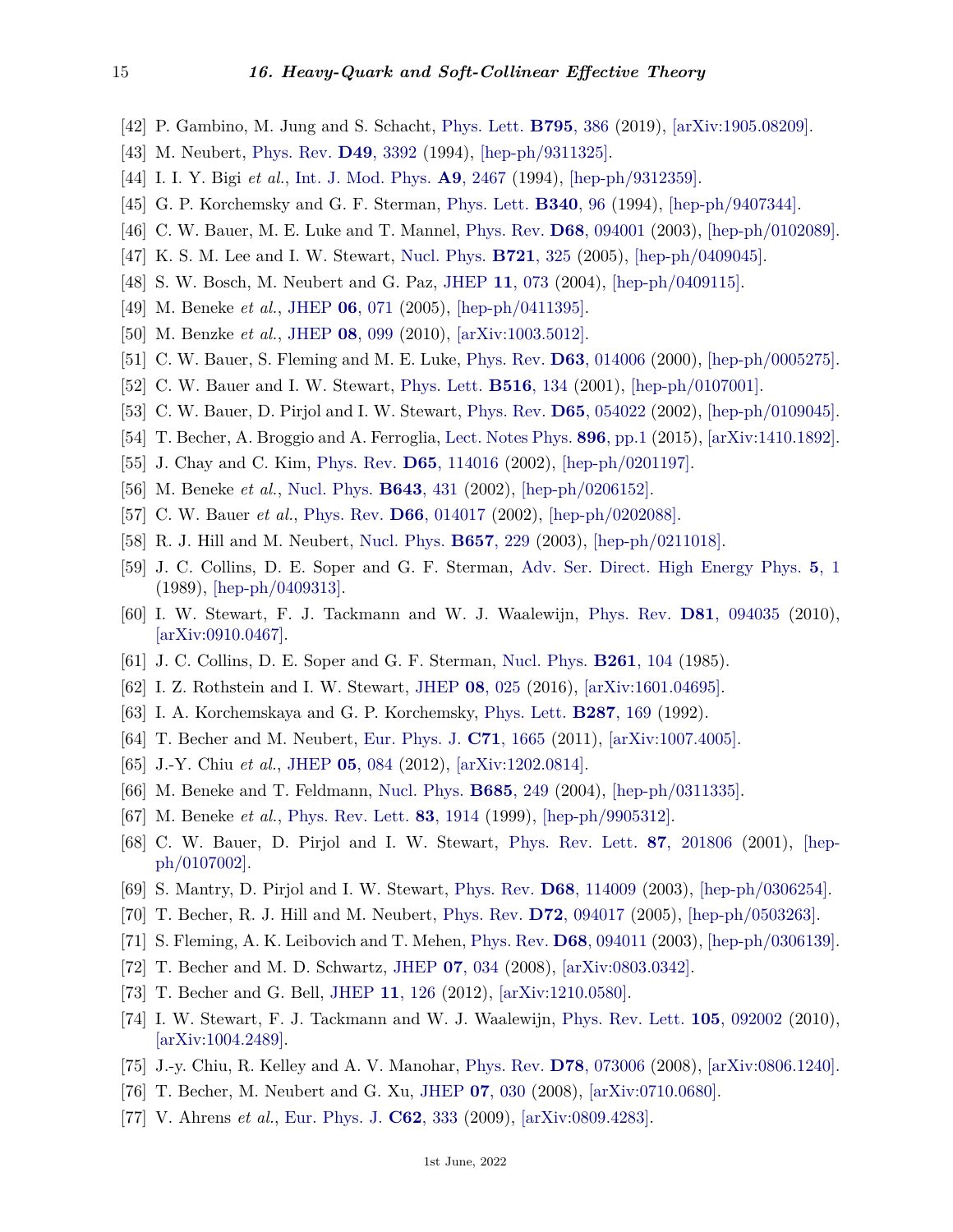- <span id="page-15-0"></span>[78] X. Liu, S. Mantry and F. Petriello, [Phys. Rev.](http://doi.org/10.1103/PhysRevD.86.074004) **D86**[, 074004](http://doi.org/10.1103/PhysRevD.86.074004) (2012), [\[arXiv:1205.4465\].](https://arxiv.org/abs/1205.4465)
- <span id="page-15-1"></span>[79] M. G. Echevarria, A. Idilbi and I. Scimemi, [JHEP](http://doi.org/10.1007/JHEP07(2012)002) **07**[, 002](http://doi.org/10.1007/JHEP07(2012)002) (2012), [\[arXiv:1111.4996\].](https://arxiv.org/abs/1111.4996)
- <span id="page-15-2"></span>[80] A. J. Larkoski, I. Moult and B. Nachman (2017), [\[arXiv:1709.04464\].](https://arxiv.org/abs/1709.04464)
- <span id="page-15-3"></span>[81] S. Kluth, [Rept. Prog. Phys.](http://doi.org/10.1088/0034-4885/69/6/R04) **69**[, 1771](http://doi.org/10.1088/0034-4885/69/6/R04) (2006), [\[hep-ex/0603011\].](https://arxiv.org/abs/hep-ex/0603011)
- <span id="page-15-4"></span>[82] A. Gehrmann-De Ridder *et al.*, [Phys. Rev. Lett.](http://doi.org/10.1103/PhysRevLett.99.132002) **99**[, 132002](http://doi.org/10.1103/PhysRevLett.99.132002) (2007), [\[arXiv:0707.1285\].](https://arxiv.org/abs/0707.1285)
- <span id="page-15-5"></span>[83] S. Weinzierl, [Phys. Rev. Lett.](http://doi.org/10.1103/PhysRevLett.101.162001) **101**[, 162001](http://doi.org/10.1103/PhysRevLett.101.162001) (2008), [\[arXiv:0807.3241\].](https://arxiv.org/abs/0807.3241)
- <span id="page-15-6"></span>[84] R. Abbate *et al.*, [Phys. Rev.](http://doi.org/10.1103/PhysRevD.83.074021) **D83**[, 074021](http://doi.org/10.1103/PhysRevD.83.074021) (2011), [\[arXiv:1006.3080\].](https://arxiv.org/abs/1006.3080)
- <span id="page-15-7"></span>[85] A. H. Hoang *et al.*, [Phys. Rev.](http://doi.org/10.1103/PhysRevD.91.094018) **D91**[, 9, 094018](http://doi.org/10.1103/PhysRevD.91.094018) (2015), [\[arXiv:1501.04111\].](https://arxiv.org/abs/1501.04111)
- <span id="page-15-8"></span>[86] T. Becher and M. Neubert, [JHEP](http://doi.org/10.1007/JHEP07(2012)108) **07**[, 108](http://doi.org/10.1007/JHEP07(2012)108) (2012), [\[arXiv:1205.3806\].](https://arxiv.org/abs/1205.3806)
- <span id="page-15-9"></span>[87] I. W. Stewart *et al.*, [Phys. Rev.](http://doi.org/10.1103/PhysRevD.89.054001) **D89**[, 5, 054001](http://doi.org/10.1103/PhysRevD.89.054001) (2014), [\[arXiv:1307.1808\].](https://arxiv.org/abs/1307.1808)
- <span id="page-15-10"></span>[88] A. Banfi *et al.*, [Phys. Rev. Lett.](http://doi.org/10.1103/PhysRevLett.109.202001) **109**[, 202001](http://doi.org/10.1103/PhysRevLett.109.202001) (2012), [\[arXiv:1206.4998\].](https://arxiv.org/abs/1206.4998)
- <span id="page-15-11"></span>[89] R. Boughezal, X. Liu and F. Petriello, [Phys. Rev.](http://doi.org/10.1103/PhysRevD.91.094035) **D91**[, 9, 094035](http://doi.org/10.1103/PhysRevD.91.094035) (2015), [\[arXiv:1504.02540\].](https://arxiv.org/abs/1504.02540)
- <span id="page-15-12"></span>[90] J. Gaunt *et al.*, [JHEP](http://doi.org/10.1007/JHEP09(2015)058) **09**[, 058](http://doi.org/10.1007/JHEP09(2015)058) (2015), [\[arXiv:1505.04794\].](https://arxiv.org/abs/1505.04794)
- <span id="page-15-13"></span>[91] R. Boughezal *et al.*, [Phys. Lett.](http://doi.org/10.1016/j.physletb.2015.06.055) **[B748](http://doi.org/10.1016/j.physletb.2015.06.055)**, 5 (2015), [\[arXiv:1505.03893\].](https://arxiv.org/abs/1505.03893)
- [92] R. Boughezal *et al.*, [Phys. Rev. Lett.](http://doi.org/10.1103/PhysRevLett.116.152001) **116**[, 15, 152001](http://doi.org/10.1103/PhysRevLett.116.152001) (2016), [\[arXiv:1512.01291\].](https://arxiv.org/abs/1512.01291)
- [93] J. M. Campbell, R. K. Ellis and C. Williams, [JHEP](http://doi.org/10.1007/JHEP06(2016)179) **06**[, 179](http://doi.org/10.1007/JHEP06(2016)179) (2016), [\[arXiv:1601.00658\].](https://arxiv.org/abs/1601.00658)
- [94] J. M. Campbell *et al.*, [JHEP](http://doi.org/10.1007/JHEP07(2016)148) **07**[, 148](http://doi.org/10.1007/JHEP07(2016)148) (2016), [\[arXiv:1603.02663\].](https://arxiv.org/abs/1603.02663)
- <span id="page-15-14"></span>[95] G. Heinrich *et al.*, [JHEP](http://doi.org/10.1007/JHEP03(2018)142) **03**[, 142](http://doi.org/10.1007/JHEP03(2018)142) (2018), [\[arXiv:1710.06294\].](https://arxiv.org/abs/1710.06294)
- <span id="page-15-15"></span>[96] I. Moult *et al.*, [Phys. Rev.](http://doi.org/10.1103/PhysRevD.95.074023) **D95**[, 7, 074023](http://doi.org/10.1103/PhysRevD.95.074023) (2017), [\[arXiv:1612.00450\].](https://arxiv.org/abs/1612.00450)
- <span id="page-15-16"></span>[97] R. Boughezal, X. Liu and F. Petriello, [JHEP](http://doi.org/10.1007/JHEP03(2017)160) **03**[, 160](http://doi.org/10.1007/JHEP03(2017)160) (2017), [\[arXiv:1612.02911\].](https://arxiv.org/abs/1612.02911)
- <span id="page-15-17"></span>[98] S. Alioli *et al.*, [JHEP](http://doi.org/10.1007/JHEP09(2013)120) **09**[, 120](http://doi.org/10.1007/JHEP09(2013)120) (2013), [\[arXiv:1211.7049\].](https://arxiv.org/abs/1211.7049)
- <span id="page-15-18"></span>[99] S. Alioli *et al.*, [Phys. Rev.](http://doi.org/10.1103/PhysRevD.92.094020) **D92**[, 9, 094020](http://doi.org/10.1103/PhysRevD.92.094020) (2015), [\[arXiv:1508.01475\].](https://arxiv.org/abs/1508.01475)
- <span id="page-15-19"></span>[100] C. W. Bauer, D. Pirjol and I. W. Stewart, [Phys. Rev.](http://doi.org/10.1103/PhysRevD.68.034021) **D68**[, 034021](http://doi.org/10.1103/PhysRevD.68.034021) (2003), [\[hep-ph/0303156\].](https://arxiv.org/abs/hep-ph/0303156)
- <span id="page-15-20"></span>[101] D. Pirjol and I. W. Stewart, [Phys. Rev.](http://doi.org/10.1103/PhysRevD.69.019903) **D67**[, 094005](http://doi.org/10.1103/PhysRevD.69.019903) (2003), [Erratum: Phys. Rev.D69,019903(2004)], [\[hep-ph/0211251\].](https://arxiv.org/abs/hep-ph/0211251)
- [102] R. J. Hill *et al.*, [JHEP](http://doi.org/10.1088/1126-6708/2004/07/081) **07**[, 081](http://doi.org/10.1088/1126-6708/2004/07/081) (2004), [\[hep-ph/0404217\].](https://arxiv.org/abs/hep-ph/0404217)
- <span id="page-15-21"></span>[103] M. Beneke and D. Yang, [Nucl. Phys.](http://doi.org/10.1016/j.nuclphysb.2005.11.027) **[B736](http://doi.org/10.1016/j.nuclphysb.2005.11.027)**, 34 (2006), [\[hep-ph/0508250\].](https://arxiv.org/abs/hep-ph/0508250)
- <span id="page-15-22"></span>[104] I. Moult, I. W. Stewart and G. Vita, [JHEP](http://doi.org/10.1007/JHEP07(2017)067) **07**[, 067](http://doi.org/10.1007/JHEP07(2017)067) (2017), [\[arXiv:1703.03408\].](https://arxiv.org/abs/1703.03408)
- [105] I. Feige *et al.*, [JHEP](http://doi.org/10.1007/JHEP11(2017)142) **11**[, 142](http://doi.org/10.1007/JHEP11(2017)142) (2017), [\[arXiv:1703.03411\].](https://arxiv.org/abs/1703.03411)
- <span id="page-15-23"></span>[106] M. Beneke *et al.*, [JHEP](http://doi.org/10.1007/JHEP03(2018)001) **03**[, 001](http://doi.org/10.1007/JHEP03(2018)001) (2018), [\[arXiv:1712.04416\].](https://arxiv.org/abs/1712.04416)
- <span id="page-15-24"></span>[107] S. Alte, M. König and M. Neubert, [JHEP](http://doi.org/10.1007/JHEP08(2018)095) **08**[, 095](http://doi.org/10.1007/JHEP08(2018)095) (2018), [\[arXiv:1806.01278\].](https://arxiv.org/abs/1806.01278)
- <span id="page-15-25"></span>[108] I. Moult *et al.*, [JHEP](http://doi.org/10.1007/JHEP08(2018)013) **08**[, 013](http://doi.org/10.1007/JHEP08(2018)013) (2018), [\[arXiv:1804.04665\].](https://arxiv.org/abs/1804.04665)
- <span id="page-15-26"></span>[109] M. Beneke *et al.*, [JHEP](http://doi.org/10.1007/JHEP03(2019)043) **03**[, 043](http://doi.org/10.1007/JHEP03(2019)043) (2019), [\[arXiv:1809.10631\].](https://arxiv.org/abs/1809.10631)
- <span id="page-15-27"></span>[110] M. Dasgupta and G. P. Salam, [Phys. Lett.](http://doi.org/10.1016/S0370-2693(01)00725-0) **[B512](http://doi.org/10.1016/S0370-2693(01)00725-0)**, 323 (2001), [\[hep-ph/0104277\].](https://arxiv.org/abs/hep-ph/0104277)
- <span id="page-15-28"></span>[111] R. B. Appleby and M. H. Seymour, [JHEP](http://doi.org/10.1088/1126-6708/2002/12/063) **12**[, 063](http://doi.org/10.1088/1126-6708/2002/12/063) (2002), [\[hep-ph/0211426\].](https://arxiv.org/abs/hep-ph/0211426)
- <span id="page-15-29"></span>[112] S. Caron-Huot, [JHEP](http://doi.org/10.1007/JHEP03(2018)036) **03**[, 036](http://doi.org/10.1007/JHEP03(2018)036) (2018), [\[arXiv:1501.03754\].](https://arxiv.org/abs/1501.03754)
- <span id="page-15-30"></span>[113] A. J. Larkoski, I. Moult and D. Neill, [JHEP](http://doi.org/10.1007/JHEP09(2015)143) **09**[, 143](http://doi.org/10.1007/JHEP09(2015)143) (2015), [\[arXiv:1501.04596\].](https://arxiv.org/abs/1501.04596)
- <span id="page-15-31"></span>[114] T. Becher *et al.*, [Phys. Rev. Lett.](http://doi.org/10.1103/PhysRevLett.116.192001) **116**[, 19, 192001](http://doi.org/10.1103/PhysRevLett.116.192001) (2016), [\[arXiv:1508.06645\].](https://arxiv.org/abs/1508.06645)
- <span id="page-15-32"></span>[115] T. Becher *et al.*, [JHEP](http://doi.org/10.1007/JHEP11(2016)019) **11**[, 019](http://doi.org/10.1007/JHEP11(2016)019) (2016), [Erratum: JHEP05,154(2017)], [\[arXiv:1605.02737\].](https://arxiv.org/abs/1605.02737)